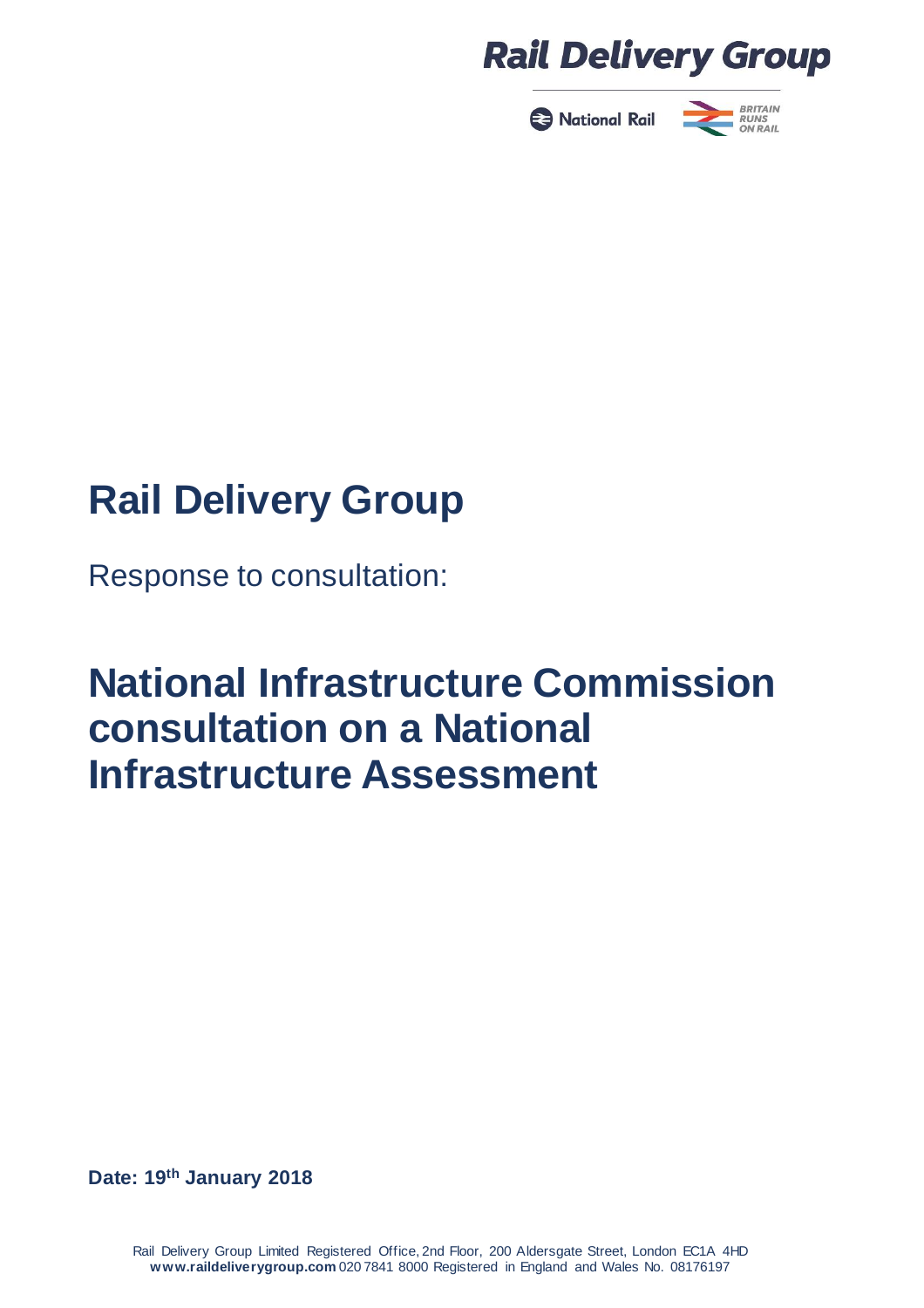**B** National Rail

#### **BRITAIN RUNS<br>ON RAIL**

### **Rail Delivery Groupresponse to consultation:**

### **National InfrastructureCommission consultation on a National Infrastructure Assessment**

**Name**: Mark Gaynor

**Organisation**: Rail Delivery Group

**Address**: 200 Aldersgate Street, London EC1A 4HD

The Rail Delivery Group (RDG) brings together passenger train operators, freight train operators, as well as Network Rail; and together with the rail supply industry, the rail industry – a partnership of the public and private sectors - is working with a plan 'In Partnership for Britain's Prosperity' to change, improve and secure prosperity in Britain now and in the future. The RDG provides services to enable its members to succeed in transforming and delivering a successful railway to the benefit of customers, the taxpayer and the UK's economy. In addition, the RDG provides support and gives a voice to passenger and freight operators, as well as delivering important national ticketing, information and reservation services for passengers and staff.

RDG is working in partnership with the Rail Supply Group (RSG) – which was established in 2014 to strengthen the capability and competitiveness of the UK rail supply chain – to better coordinate shared objectives and further strengthen the rail industry's voice.

For enquiries regarding this consultation response, please contact:

**Mark Gaynor Head of Railway Planning** Rail Delivery Group Second Floor, 200 Aldersgate Street London EC1A 4HD 07500 121 908 [mark.gaynor@raildeliverygroup.com](mailto:mark.gaynor@raildeliverygroup.com)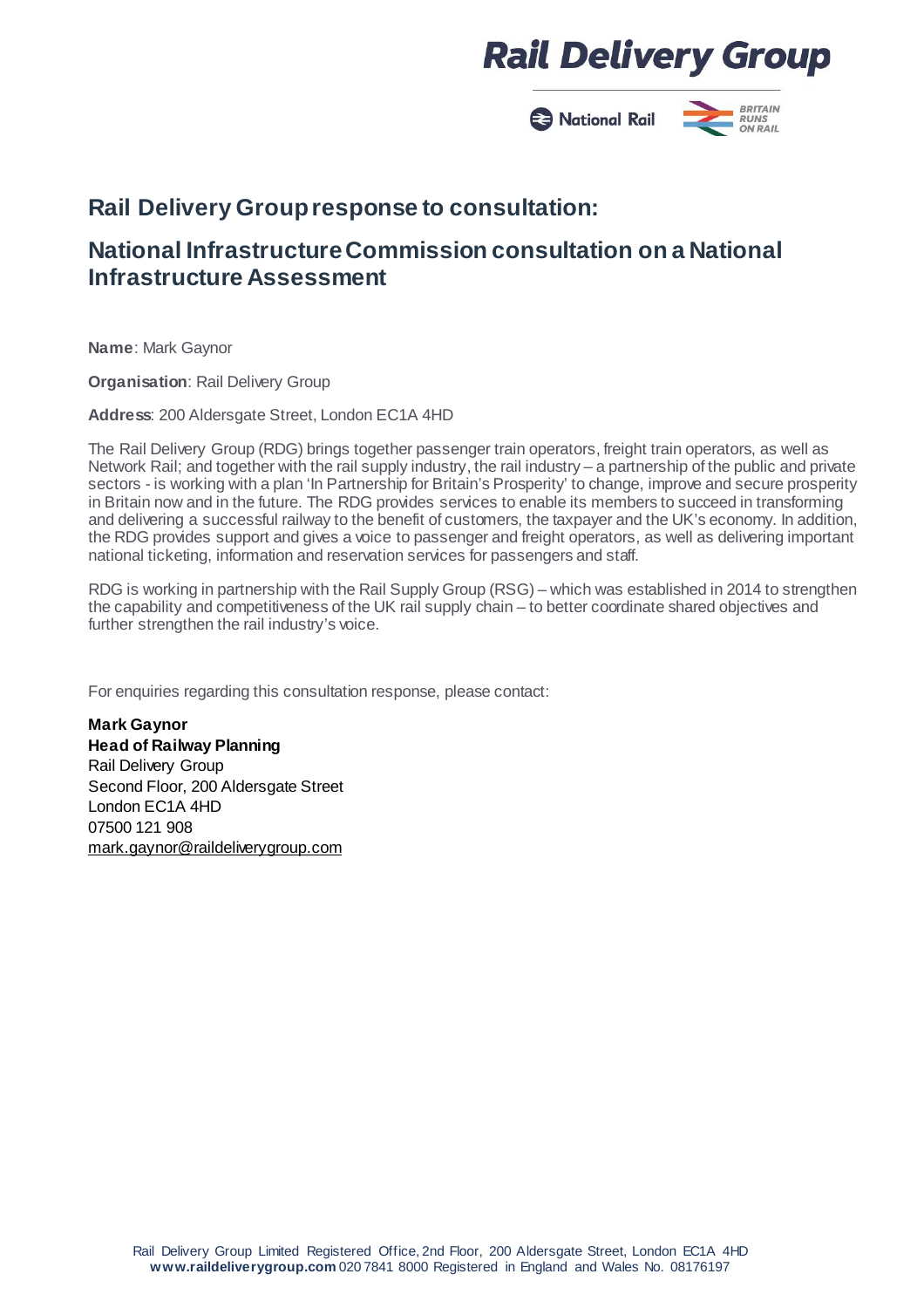

### **Overview**

Rail is fundamental to Britain's prosperity. After enormous growth over the last 20 years which has seen a doubling in passenger numbers, Britain's railway is increasingly important in connecting workers to jobs, businesses to markets, and people to their families and friends.

In October 20[1](#page-2-0)7, the RDG launched 'In Partnership for Britain's Prosperity<sup>1</sup>' – the industry's long-term plan for Britain's railway. This landmark coming together of passenger train operators, freight train operators, Network Rail and rail suppliers, means industry-wide commitment to a plan for a changing railway. More than £50 billion is being invested into the railway over the next few years and analysis by Oxera forecasts that the combination of public and private investment going into the railway - alongside the industry's plan for changing and improving - will secure almost £85 billion in extra economic benefits across the country, 100,000 job opportunities<sup>[2](#page-2-1)</sup>, and will enable further crucial investment in the network.

The RDG welcomes this opportunity to contribute to the National Infrastructure Commission (NIC) consultation on the National Infrastructure Assessment. We fully support the NIC's role in taking a strategic and holistic view of the UK's infrastructure needs.

The RDG's responses to the questions relevant to the rail sector are set out in turn below. However, there are some important overarching points we would like to mention here:

- The railway is an important and integral part of our economic infrastructure. It provides people with access to jobs, goods and services, it connects businesses and communities and enables wider economic development, such as construction and house building.
- Rail provides a safe, reliable, efficient and fast means of transporting passengers and freight. It has a low environmental footprint and – by taking cars, vans and trucks off the roads – helps to reduce congestion, improve air quality and cut carbon emissions.
- The industry's Rail Technical Strategy<sup>3</sup>, sets out a long term vision of a railway that harnesses technology to increase capacity, reduce carbon, cut costs and improve customer service. That strategy is accompanied by a Capability Delivery Plan (CDP)<sup>[4](#page-2-3)</sup>, which sets out the steps and a road map needed to bring about the railway of the future.
- To build on rail's success as a transport mode, the introduction of digital technology in-cab signalling, traffic management and driver advisory systems – will help squeezemore capacity out of existing rail infrastructure.
- The introduction of electric, connected and autonomous vehicles may well have a significant impact on how people use transport. However, we are concerned that the NIC's consultation document jumps to conclusions about the potential benefits of platooning road freight vehicles without supporting evidence and without considering the wider benefits of rail freight. In particular, we disagree with the consultation's comments that platooning truck convoys would free up rail capacity for enhanced commuter and inter-city passenger services. Our response to question 9 expands on these points in more detail.

<span id="page-2-0"></span><sup>&</sup>lt;sup>1</sup> www.raildeliverygroup.com/files/Publications/2017-10 in partnership for britains prosperity.pdf

<span id="page-2-1"></span><sup>2</sup> Oxera, *[Investment in rail: the economic benefits](https://www.raildeliverygroup.com/about-us/publications.html?task=file.download&id=469773423)* (October 2017) p.1

<span id="page-2-2"></span><sup>3</sup> <https://www.rssb.co.uk/Library/Future%20Railway/innovation-in-rail-rail-technical-strategy-2012.pdf>

<span id="page-2-3"></span><sup>4</sup> <https://www.rssb.co.uk/rail-technical-strategy/explore-the-capability-delivery-plan>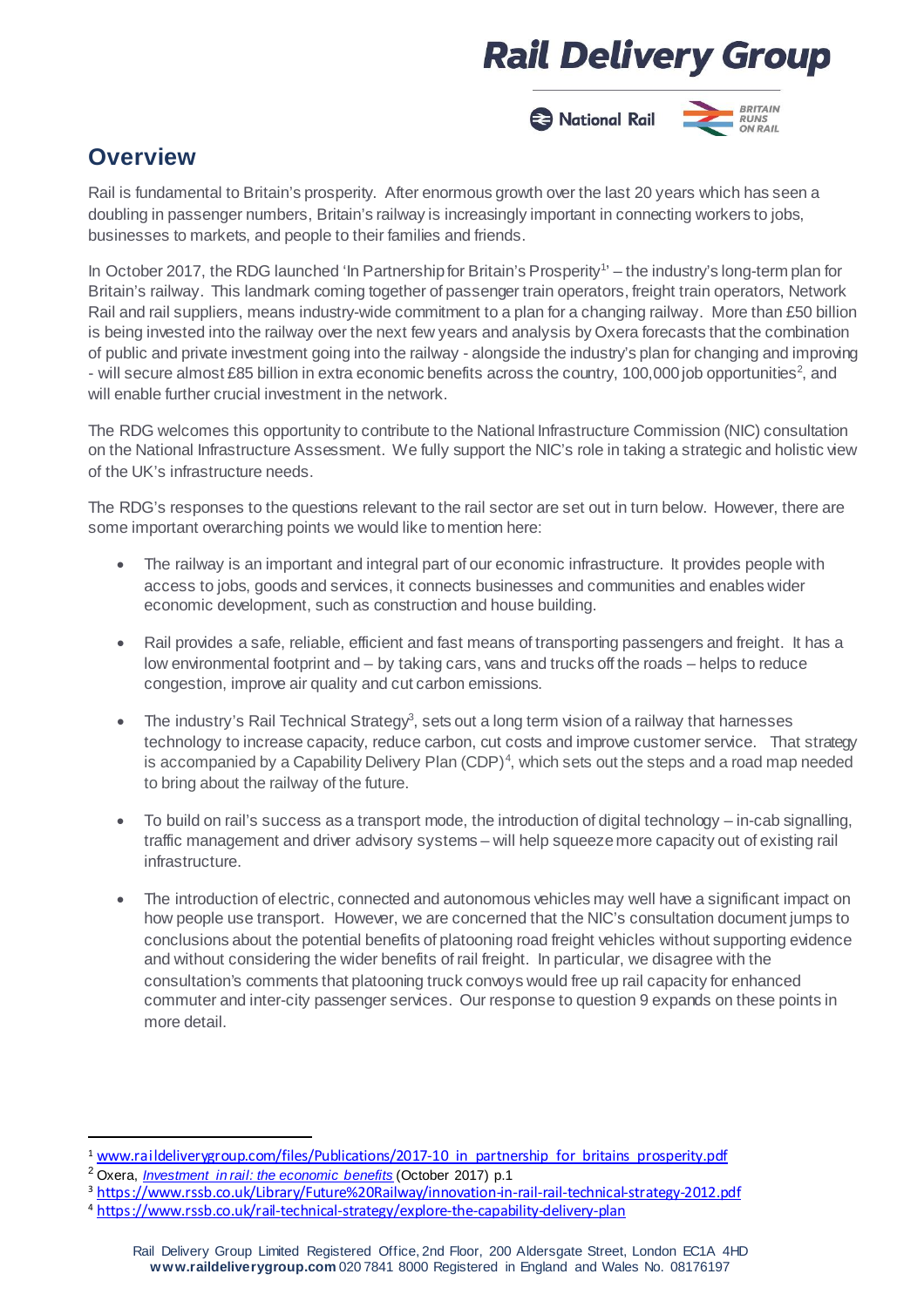

### **Introduction**

#### **1. How doesthe UK maximise the opportunitiesfor itsinfrastructure, and mitigate the risks, from Brexit?**

RDG has approached its Brexit activities in three workstreams. Firstly, it has undertaken policy analysis. This has involved identifying touch points the railway has with the EU, developing an industry position and then engaging with both the UK Government (via Ministers, the Department for Transport (DfT) and the Department for Exiting the European Union (EU) and stakeholders in Brussels (including Members of the European Parliaments, the Task Force for the Preparation and Conduct of the Negotiations with the United Kingdom under Article 50 TEU, the European Council and the European Commission).

This first workstream is essentially focused on reducing the likelihood of risks materialising for Brexit.

The second workstream involves supporting members to prepare their businesses for Brexit and is therefore centred on mitigating the impacts of Brexit. This includes highlighting key risks if there were to be "no deal", or if a 'poor deal' were to be made by the time the UK has to exit the EU.

Finally, RDG has worked on identifying opportunities for members associated with Brexit. Stepping beyond this, RDG is also working up a plan to support the exporting of services and expertise bothin Europe's increasingly liberalised markets and beyond (via the Department for International Trade).

Whilst activities and positions are focussed on RDG's members, it has also sought to provide leadership on Brexit across the industry. Non-RDG members and the supply chain have common interests with regards to Brexit and working together amplifies the voice rail has when many sectors are competing to be heard.

Amongst the plethora of issues associated with Brexit, RDG has identified four main policy asks. These are not to the exclusion of other issues, but condense some key principles. The particular relation to infrastructure for each of these is highlighted below:

#### **Smooth transport through the Channel Tunnel and at ports**

The Channel Tunnel is a vital transport link between the UK and the European continent. Following withdrawal, there could be additional administrative and regulatory checks tobe completed to allow travel on infrastructure on the other side of the Channel.

To enable smooth travel through the Channel Tunnel, trains need to conform to technical standards which are mutually recognised by both the UK and the EU. Train drivers also need their driving licences to be mutually recognised by both the UK and the EU. If train drivers are not licensed to travel in the EU (or vice-versa), or if technical standards are not mutually recognised, operators would have to consult with multiple authorities to travel through the Channel Tunnel into the destination country.

One in four containers that arrive in British ports makes their onward journey by rail. Additional infrastructure may be required to manage trains in depots for longer periods or to store goods. On a network that is one of the most intensively used in Europe, delays could have a significant impact on domestic freight and passenger services.

#### **Access to skills**

The railway needs skilled workers to continue operating and upgrading. We estimate that up to 20% of the industry's workforce comes from EU countries. This is as much as 40% for some businesses. Any restriction on skilled workers will exacerbate current shortages.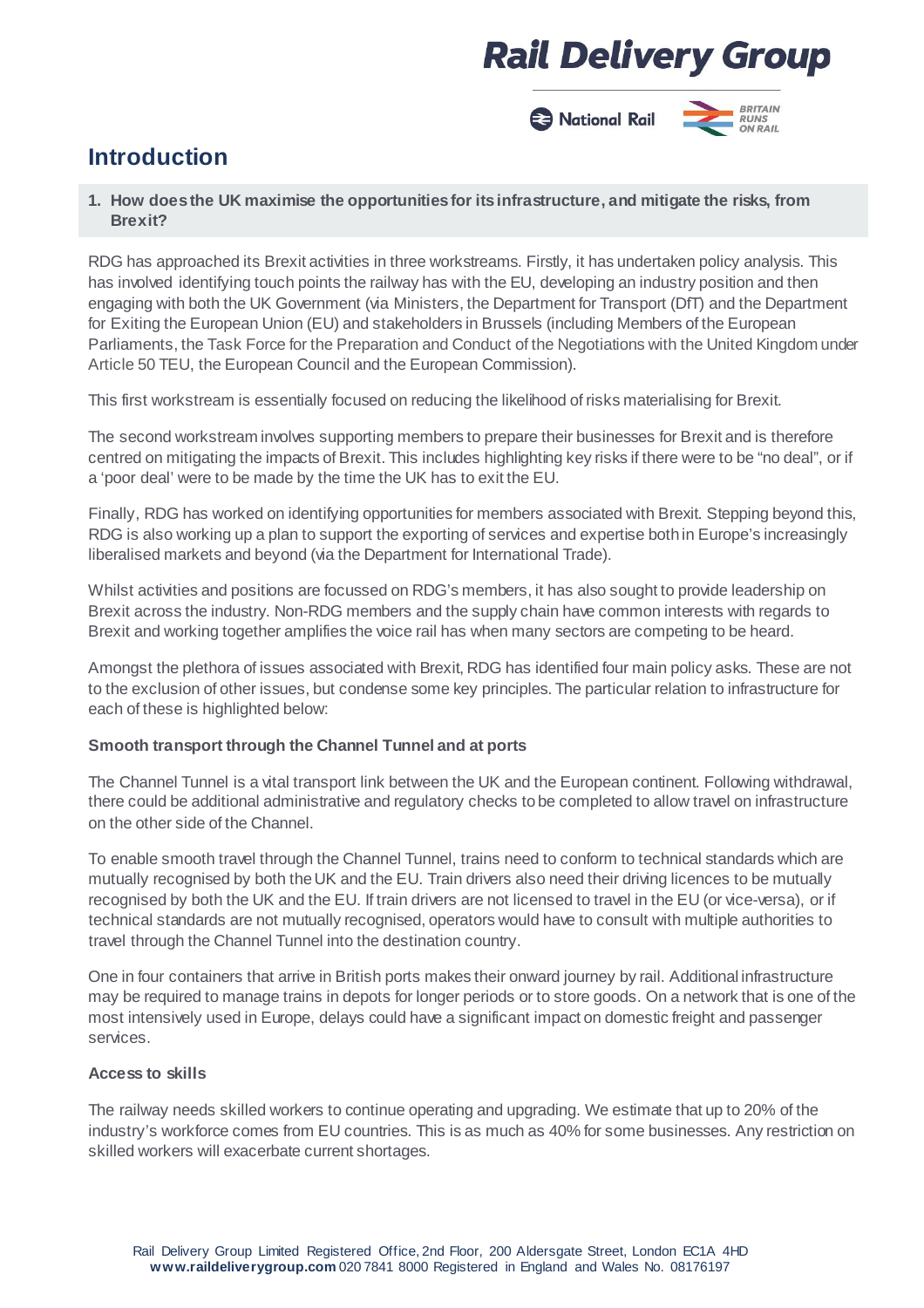

Organisations in the rail industry require a high number of individuals with specific skills and expertise. This includes engineers and technicians, but also operating staff such as train drivers. As a highly complex sector with many technical facets, the industry requires the ability to continue attracting skilled workers.

#### **Clear application of railway standards**

The UK applies EU technical standards for railway rolling stock and equipment. This is beneficial to the UK as it means British operators are eligible to bid for EU franchise contracts and it means rail supply-chain products, such as rolling stock, can be exported to EU countries for use without modification.

If the UK were to stop recognising EU railway standards, there would be legal and regulatory implications for EU-based companies in the UK market; similarly there would be implications with imports from the EU. Likewise, if the UK were to not adhere or exceed EU standards, then this would likely impact British exports and the ability of British companies to bid for EU franchise contracts.

Whilst there are some potential opportunities for infrastructure managers as a result of Brexit to modify elements of our railway standards regime, this should be undertakenwith a whole-industry, whole-lifetime view of costs and benefits.

A further point to mention here is the importance of the UK Government ensuring that participation and funding for research and development under the Horizon 2020 programme is supported. This programme is the biggest EU research and innovation programme ever with nearly €80 billion of funding available over 7 years (2014 to 2020). There is a strong rail element within the programme which will help to develop new solutions to improve the capacity and performance of the rail system whilst reducing its environmental impact.

#### **Reciprocal market access**

Foreign involvement in the British franchising market is well-documented and we should welcome the jobs and investment that international transport businesses have wanted to bring here in order to learn from and build on our successes. British businesses are also increasing their presence in mainland Europe. Companies should therefore have access to markets for the UK to be able to continue exportingits great expertise. Without an arrangement that will allow EU companies to enjoy the same access to the UK market as prior to Brexit, there could be serious complications for the UK following its withdrawal from the EU. The EU market is moreover critical for the export of goods and expertisefor the rail supply chain.

**2. How might an expert national infrastructure design panel best add value and support good design in UK infrastructure? What other measurescould support these aims?**

The RDG welcomes the proposal for a national infrastructure design panel and appreciates the value it could add, particularly through:

- the facilitation of introductions between similar/ synergic projects (either in location, strategy or technology) to enhance networking;
- the access to a range of technical experts for informal advice;
- The management of a database of good practice designs, case studies and operational data (looking at the effectiveness and impacts of new schemes); and
- the regular design meetings for projects tobe presented for feedback and advice (these would only be of use if they occurred regularly so that they can easily be aligned with project programmes).

In taking a multi-modal view, the panel will need to be aware of the rail industry's specific technical, operational and safety requirements. It will also need to be flexible and scalable in its approach, noting that the funds and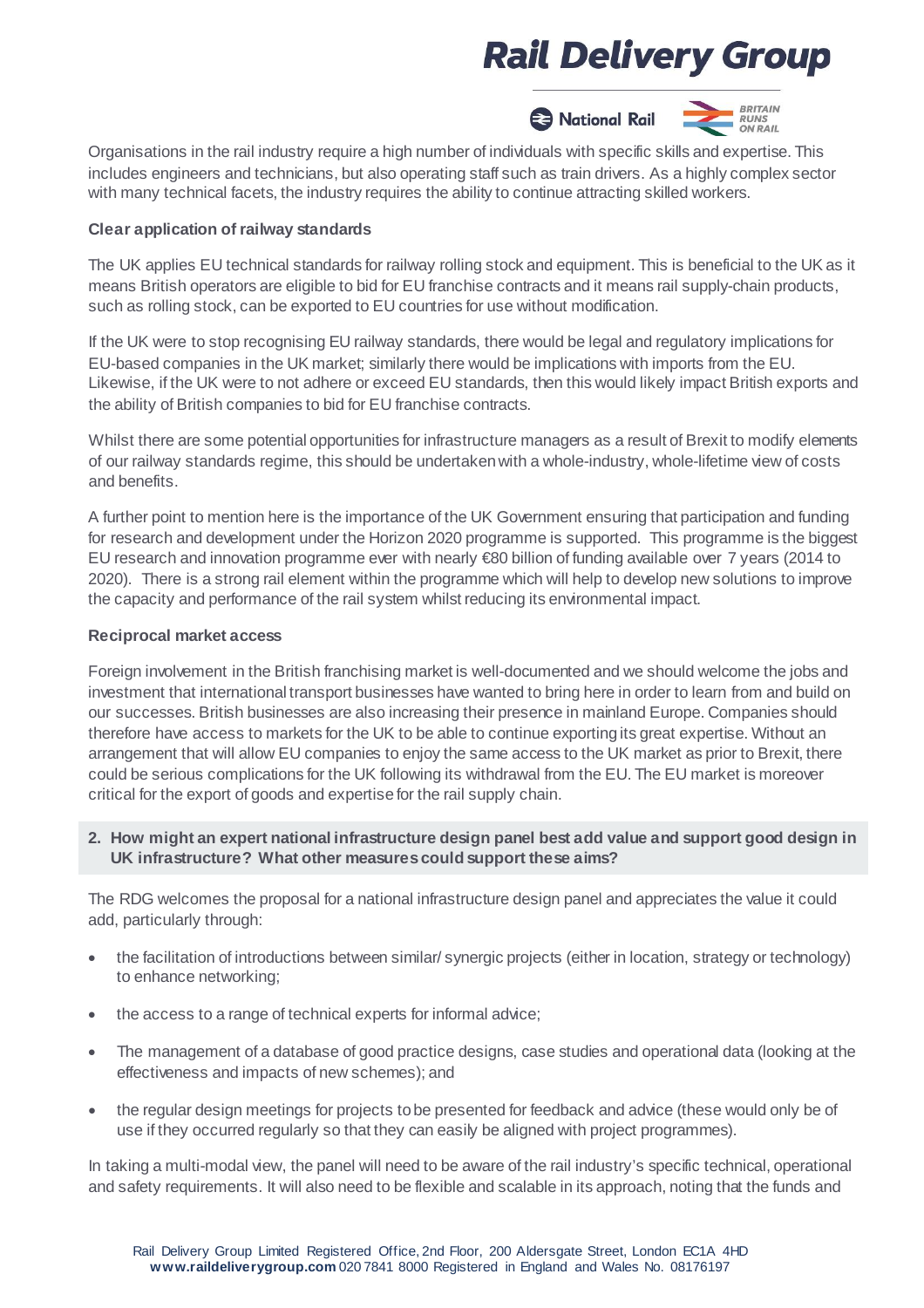



timescales available to projects during the design phase will vary extensively depending on the funder and its drivers. Potential issues could arise if the panel is too prescriptive, for example:

- 'Beauty of design' is subjective and the budgets of projects and their ability to meet this ideal will vary.
- 'Sensitivity to local communities and natural/urban landscapes' strays into consents territory as opposed to design. There is already a well-established link through the consenting process between visual impacts, setting and communities.
- A single overarching 'design vision' would struggle to take into account the differing constraints across infrastructure sectors.

The RDG would welcome the opportunity to support the NIC in providing any assistance it may require to understand the specific characteristics of the rail sector, and in sharing the rail industry's expertise in delivering high quality infrastructure that is attractive, sustainable and focussed on user needs. Examples here would include projects such as Birmingham New Street, Crossrail and Kings Cross Stations, as well as the forthcoming HS2 infrastructure and station designs.

**3. How can the set of proposed metricsfor infrastructure performance (set out in Annex A) be improved?**

The performance metrics proposed by the NIC would be helpful in informing a cross-sector view of the quality of the UK's infrastructure.

As a general observation, the performance of the rail sector is already scrutinised to a level of data and detail that far outweighs other modes e.g. right time performance, passenger satisfaction, franchiseenvironmental reporting requirements for water, waste and energy. An equivalent approach across all modes would help to ensure that all modes are compared on an equivalent basis.

The rail industry will already be collecting data for at least some of the measures in Annex A and may be working to meet its own metrics – for example, the quality of user experience metric could potentially draw directly on the National Rail Passenger Survey produced by Transport Focus<sup>[5](#page-5-0)</sup>. In addition, the proposed travel time reliability measure might have some relationship with industry performance data, although would be unlikely to report this directly.

Despite not being reflected explicitly in the proposed metrics, there could also be interesting synergies between the NIC's objective to improve quality of life and the RSSB's Common Social Value Framework. RSSB<sup>[6](#page-5-1)</sup> would be keen for social value to be reflected more explicitly, and would be willing to support the NIC in developing and aligning appropriate metrics to minimise the burden of reporting on the rail industry.

We would therefore welcome collaborating with the NIC more closely going forward to ensure a consistent methodology, and potentially share data with a view to avoiding any duplication of effort.

**4. Cost-benefit analysistoo often focuseson producing too much detail about too few alternatives. What sort of toolswould best ensure the full range of optionsare identified to inform the selection of future projects?**

Effective cost benefit analysis is vital in ensuring the right projects are selected to enhance the railway, benefiting RDG's members and ultimately passengers, freight end users and Britain as a whole.

l <sup>5</sup> <https://www.transportfocus.org.uk/research-publications/research/national-passenger-survey-introduction/>

<span id="page-5-1"></span><span id="page-5-0"></span> $6$  RSSB is an independent rail organisation that w orks with its members to drive improvements in health & w ellbeing and deliver a safer, more efficient and sustainable rail system. Further information at www.rssb.co.uk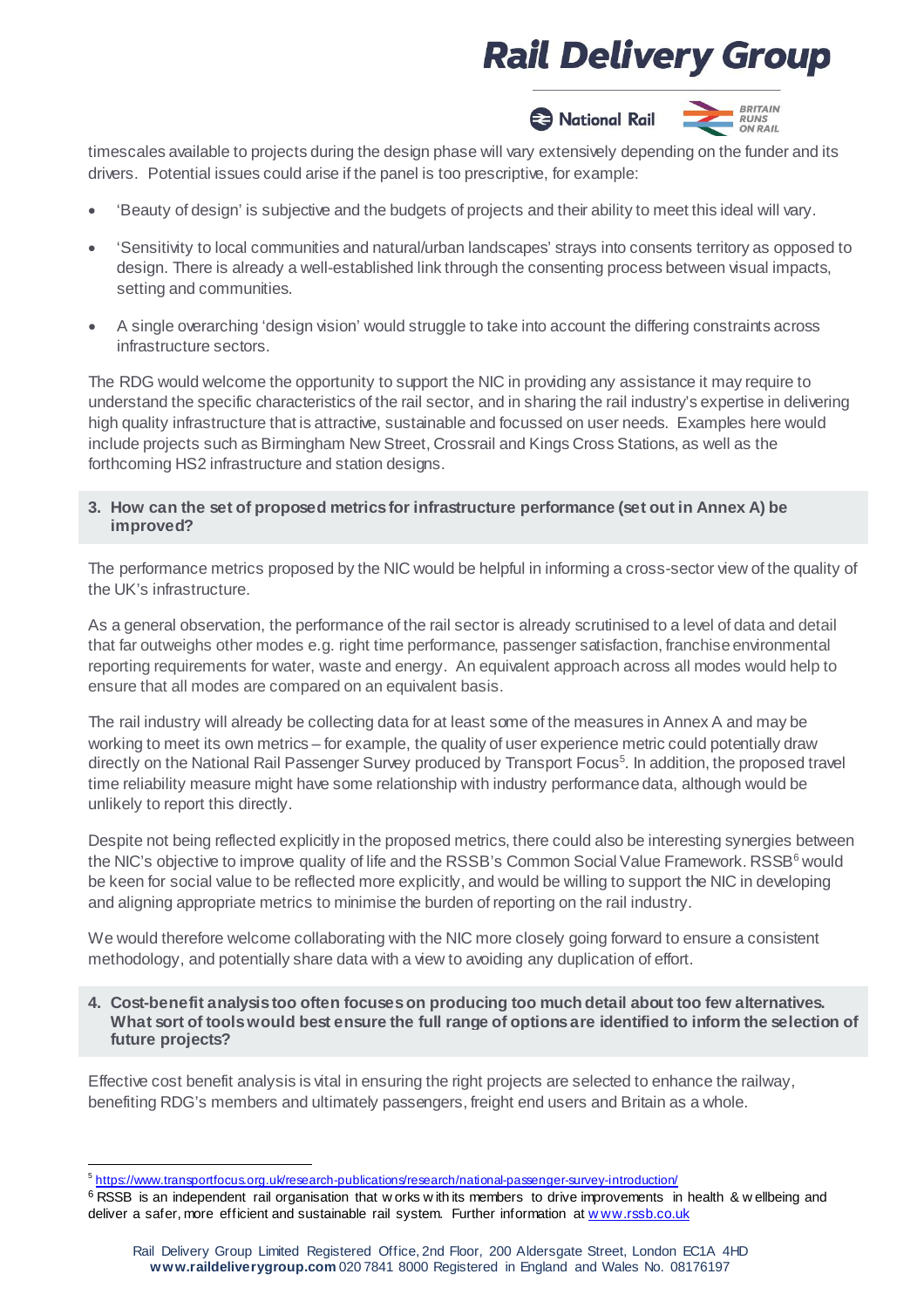

Typically, business case appraisals for rail projects are produced to support decision making around infrastructure enhancement schemes. The RDG does not undertake this activity itself, and reflecting the typical application of the techniques, Network Rail is the RDG member that is the primary user, and will therefore be providing a substantive response to this question in its submission. However, we recognise that there can be a tendency for scheme developers to focus too quickly on specific solutions rather than to assess systematically a broader range of options. As a result, we would encourage a business case appraisal methodology and process that would potentially involve an independent review and challenge process that would explicitly require evidence, and moreover demonstrate that a sufficiently broad range of options has been considered.

A key input to any business case appraisal is an unconstrained demand forecast. Althoughthis is also an area with which the RDG is not directly involved, a diverse range of actors produce forecasts for various purposes. The NIC will be aware of the diversity of these estimates and any divergence of approach which may prompt the adoption of inconsistent investment strategies and recommendations. The industry is keen to support the NIC in providing data or guidance to inform its forecasts.

Over-prescriptive project specifications can also inhibit the supply chain's ability to innovate and offer a wider range of potential solutions. Similarly, too much emphasis on upfront capital costs can result in solutions which are more expensive to operate, maintain and renew over the longer term. Given these factors, funders and specifiers should focus on defining the outcomes they want from infrastructure investment with a focus on whole-life costs (rather than initial capital cost). This approach will encourage private sector investment, enable the supply chain to propose innovative and efficient solutions and – because of the emphasis on through-life support - facilitate higher levels of UK content.

The development of the System Operator function within Network Rail provides an opportunity for Network Rail to enhance systems and develop its capabilities to consider the rail timetable holistically and fully understand the implications of different service options. This will help ensure that, on a capacity constrained network, options for enhancements canbe assessed to ensure the highest value for money and that the output of a revised pattern of services delivers the highest socio-economic value.

### **Building a digital society**

**5. What changesare needed to the regulatory framework or role of Government to ensure the UK invests for the long term in globally competitive digital infrastructure?**

In the case of rail, there is an urgent need to deliver greater capacity on the existing rail network and to move towards a more resilient railway that recovers from disruption more quickly than currently. Digital technology has the potential to transform operational performance of the rail network when used in modern train control and traffic management systems. Through the industry's Digital Railway programme there is a real opportunity to develop, demonstrate and roll-out cutting edge digital train control and traffic management technologies here in the UK which will then provide a strong platform for future exports.

The RSG and the RDG in late October submitted an initial sector deal proposal to Government in response to its industrial strategy white paper. The proposal "One Railway: Digitally Connecting the Nation<sup>7</sup>" sets out how the rail sector, working together, has a well-defined and ambitious strategy to ensure that Britain's rail industry is truly world leading.

Our initial sector proposal focuses on three pillars (illustrated below) with digitalisation at its heart:

• **Accelerating the delivery of the Digital Railway** to unlock capacity and connect communities, creating One Railway which is digitally connected, increasing train capacity and reducing crowding

<span id="page-6-0"></span><sup>&</sup>lt;sup>7</sup> A video of the sector deal proposal can be found a[t: https://bcove.video/2BfPgVg](https://bcove.video/2BfPgVg)

Rail Delivery Group Limited Registered Office, 2nd Floor, 200 Aldersgate Street, London EC1A 4HD **www.raildeliverygroup.com** 020 7841 8000 Registered in England and Wales No. 08176197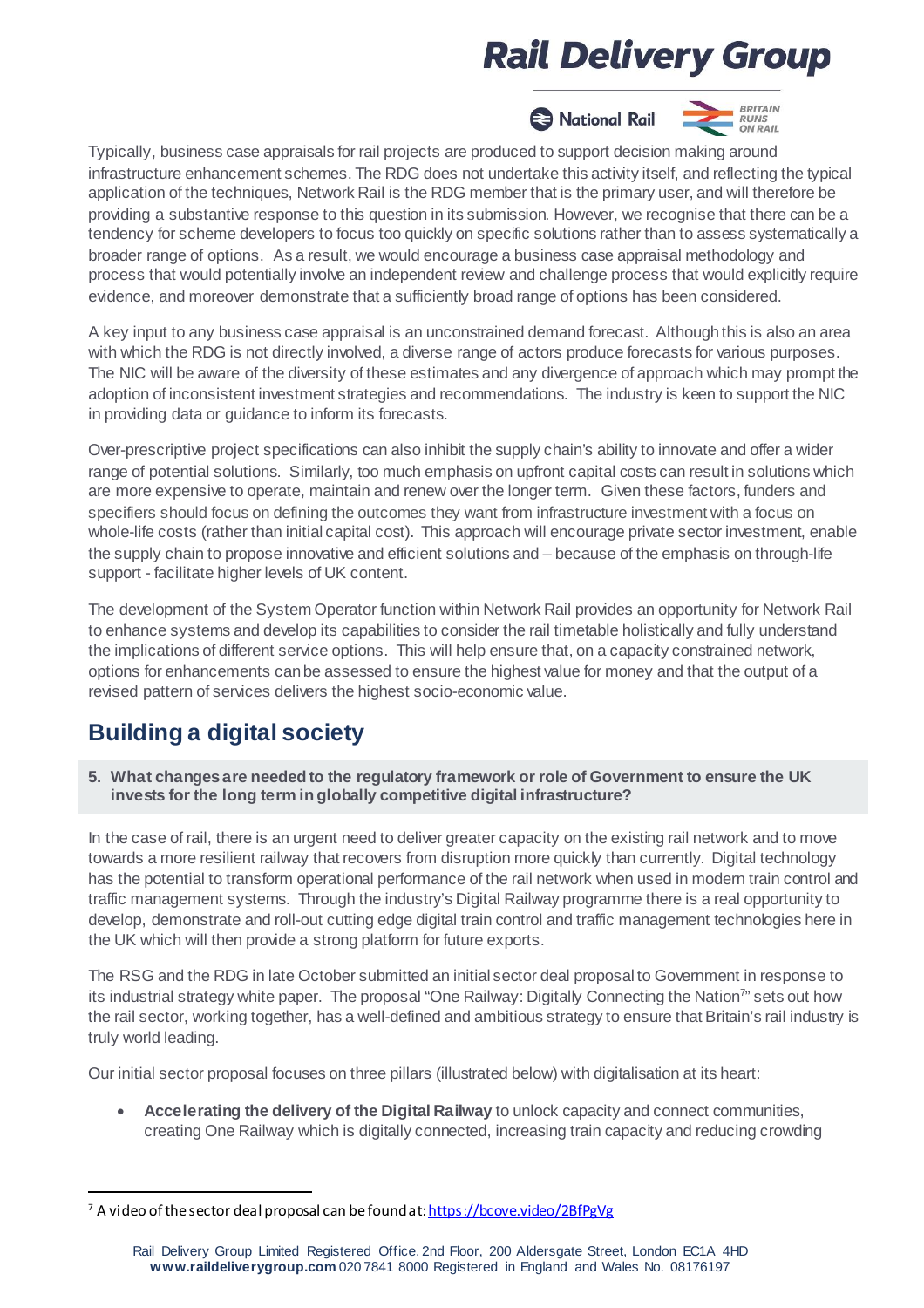

- **Significantly enhancing the customer experience** by harnessing the power and value of data and embracing emerging technologies to deliver Intelligent Mobility
- **Delivering a sustainable UK rail sector** that is successful at home and abroad, increasing productivity, while lowering industry costs tothe benefit of customers and tax payers.



We look forward to working with government – both BEIS and DfT – to develop the sector deal further.

As a general point, we believe that government and its arm's length bodies have a critical role to play in providing the right environment to encourage investment in digital infrastructure. In part this is about getting the right regulatory framework and incentive regime in place, but it is also about giving the supply chain the confidence to invest and the freedom to innovate.

**6. What are the implicationsfor digital infrastructure of increasing fixed and mobile convergence? What are the relative meritsof adding more fibre incrementally overtime compared to pursuing a comprehensive fibre to the premisesstrategy?**

The RDG has no view on this topic.

**7. What are the key factorsincluding planning, coordination and funding, which would encourage the commercial deployment of ubiquitousconnectivity (including, but not only, in rural areas)? How can Government, Ofcom and the industry ensure thiskeepspace with an increasingly digital society?**

The rail industry has been developing a 'Connected Customer' strategy to improve data connectivity along its routes, so the NIC's reference to improved 5G coverage on rail routes, and the announcement in the recent Budget of £35 million for trials of the technology are welcome. There are clear benefits:

- For **passengers**, by allowing more effective use of travel time.
- For **passenger and freight train operators**, by allowing remote condition monitoring and train positioning. Passenger operators would benefit as electronic ticketing becomes easier, and information and marketing materials can be more readily offered to customers. Freight operators would benefit from enhanced information on train arrivals and performance.
- For **infrastructure managers**, by allowing remote condition monitoring and providing connectivity which can be used by personnel working on the track.

Rail Delivery Group Limited Registered Office, 2nd Floor, 200 Aldersgate Street, London EC1A 4HD **www.raildeliverygroup.com** 020 7841 8000 Registered in England and Wales No. 08176197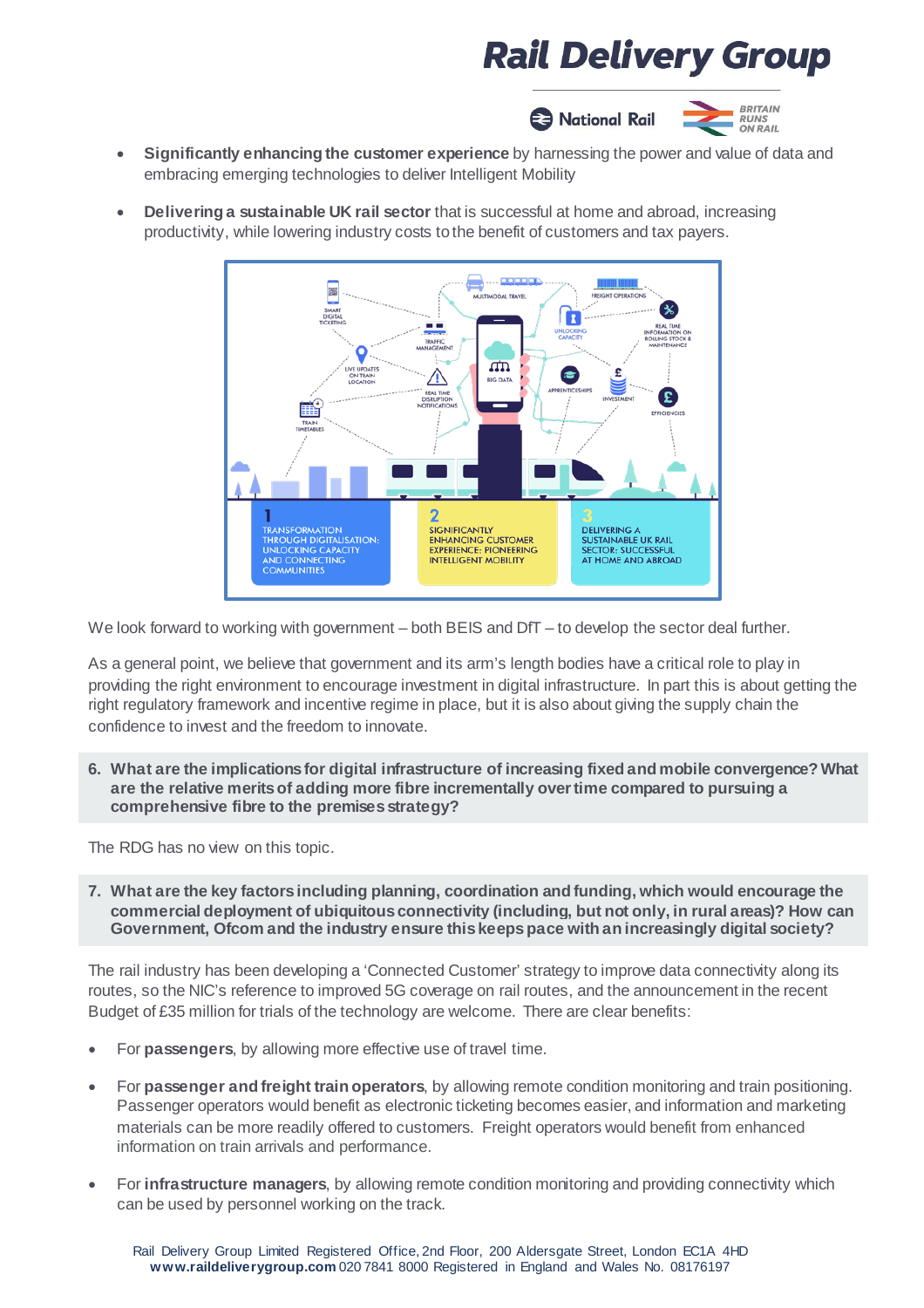

• For **rural communities**, as the masts would be multi-purpose and could also be used to improve mobile coverage in areas where this is currently poor.

The industry strategy is not focused on a single technological solution. Although 5G is currently the favoured technology, the strategy is open to the development of alternative solutions.

In addition to ensuring the technology is adequately tested, it will also be important to ensure that a sustainable approach to funding can be agreed, and that the required infrastructure can be installed in a way which minimises disruption to the operational railway. The most likely scenario is that third parties would install multipurpose masts at a short distance from the operational railway. The land would be leased from Network Rail Property, which is common practice for other utilities. Network Rail Telecoms would then provide the necessary trackside connections. This avoids the need for third parties to access therailway itself, and provides for a sustainable funding approach by allowing companies to rent space on the mast to communications providers. However, in order for this approach to be successful, the role of Network Rail Telecoms should be clarified. The support of Government in this regard would be welcomed.

The strategy is complementary with the industry's rollout of Wi-Fi technology. Currently this is provided on trains by operators using multiple SIM cards, which can be expensive, and necessitates in either the payment of charges by passengers or a subsidy from government. The new approach proposed by the industry would similarly see the operators accessing a form of mobile data, which they could use either to provide on-train Wi-Fi, or simply allow customers to make their own connection directly via 5G.

#### **8. How can the risksof 'system accidents' be mitigated when deploying smart infrastructure?**

The way in which the railway is operated and controlled results in a transport mode that is inherently very safe compared to other modes. As a result of an intensive and ongoing focus on improving safety, the UK now has amongst the safest railways in Europe for both customers and workforce. The introduction of digital technologies, for example in relation to signalling, traffic management and train control, is expected to improve rail safety still further.

The Digital Railway programme has made extensive efforts to minimise the risk of 'system accidents' by deploying systems which are inherently designed for safety and by deploying those systems using a Systems Engineering approach. Systems Engineering is an interdisciplinary approach and means to enable the realisation of successful systems. It focuses on defining customer needs and required functionality early in the development cycle, documenting requirements, then proceeding with design synthesis and system validation while considering the complete problem.

Systems Engineering integrates all disciplines and groups into a team effort forming a structured development process that proceeds from concept to production to operation. Systems Engineering considers both the business and the technical needs of all customers with the goal of providing a quality product (Technology, Processes, Procedures etc.) that meets the user needs including the required levels of safety. In defining required safety levels, the programme has applied the Common Safety Method in conjunction with the principle of managing risk to SFARP (So Far As Reasonably Practical).

### **Connected, liveable city-regions**

**9. What strategic plansfor transport, housing and the urban environment are needed? How can they be developed to reflect the specific needsof different city regions?**

The RDG agrees with the NIC's views on the importance of cities in driving economic activity. Despite the evolution of road-based alternatives, rail remains the only mode that can deliver the high densities of employment and economic activity that are essential to successful urban economies. Rail also provides these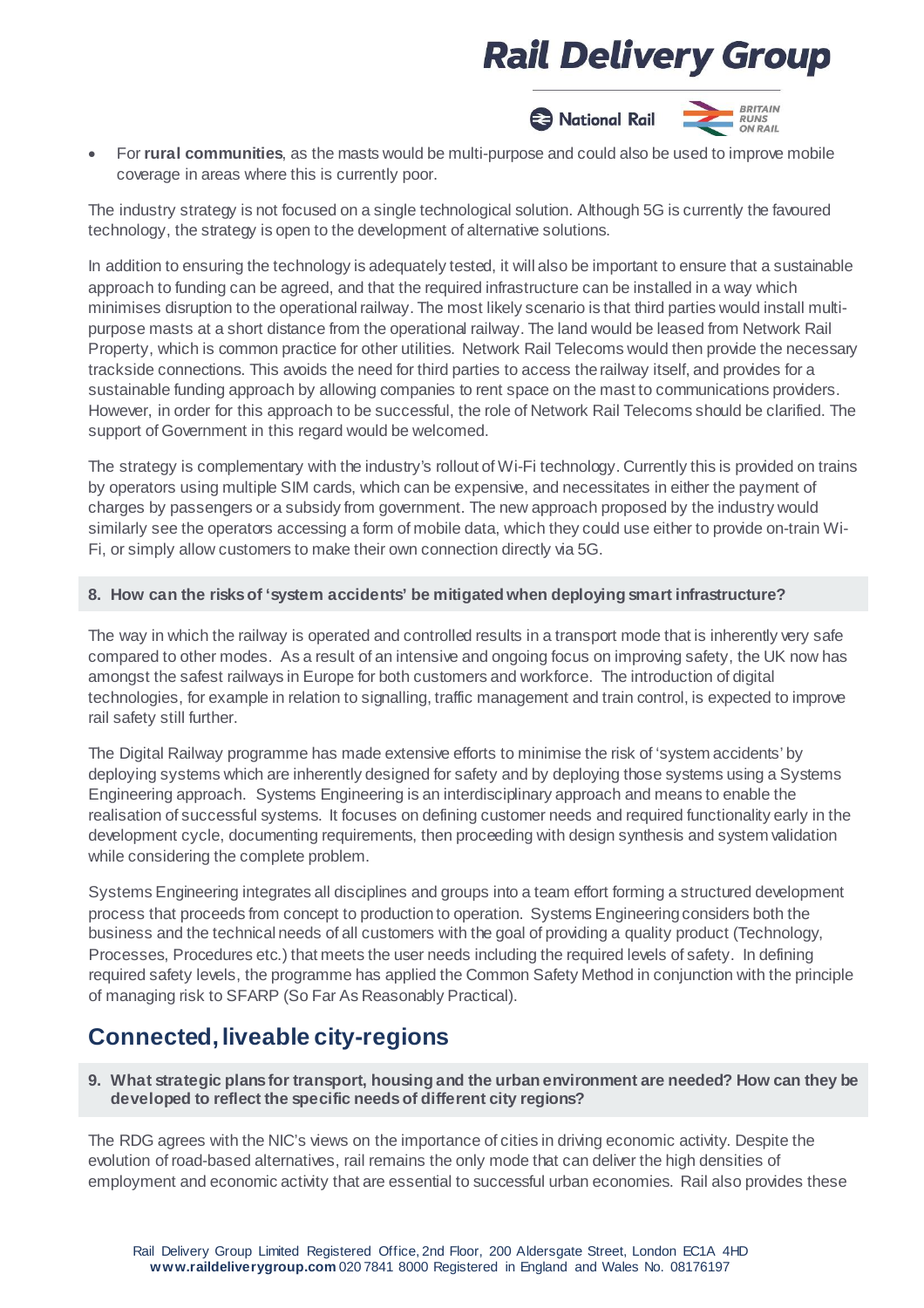



services in a way that is substantially safer and significantly less damaging in terms of congestion, carbon and air quality than other transport modes.

Many of the construction materials used for house building and other urban developments are transported by rail from quarries and ports around the UK to sites in urban conurbations. In London over 40% of construction materials are delivered by rail, significantly reducing lorry movements on the busy city streets.

However, as the NIC recognises, providing sufficient capacity is a major challenge facing the rail industry and an ongoing programme of investment and the introduction of new technologies is required to improve the existing railway. As mentioned at the beginning of this note, the industry's Rail Technical Strategy supported by its Capability Delivery Plan is guiding the development of new approaches and technologies to unlock more capacity on the existing network, to reduce costs, cut carbon emissions and improve the customer experience.

Bringing both commuters and long-distance travellers into our urban centres are key rail strengths. However, passengers' journeys do not stop at the station. Cities have a role in helping rail to perform better, by ensuring good accessibility between the local station and key destinations within the city. The integrated transport plans at the city region level described by the NIC will be vital in supporting this, provided that the rail industry is adequately involved in their development.

The rail industry fully supports the concepts of improved interconnectivity and better transport integration to enhance the whole-journey experience. For example, theindustry's 2015 'Vision for Stations' outlined nine principles for the future of good station design and policy. Principle three 'Seamless journey experience' seeks to ensure that stations are fully integrated with rail services and onward travels models<sup>[8](#page-9-0)</sup>. Station information is equally important and RDG encourages local partners to work with the rail industry and go beyond the 'red line' of the station to plan station improvements in tandem with other modes.

Linked to the theme of improved transport integration, the RDG and the RSG submitted a sector deal proposal to the Government - the Department for Business, Energy and Industrial Strategy (BEIS) and the Department for Transport - in October 2017, setting out an ambitious strategy to ensure the UK rail sector becomes a worldleading industry. One of the core themes within the proposal discussed enhancing the customer experience by enabling easy and seamless multi-modal journeys. We look forward to working with BEIS and DfT to develop the proposal further in the coming months.

We understand that commuting is – of course - not just something which occurs in the largest cities. The vital role which rural rail services play in ensuring accessibility and supporting local economies should not be overlooked. At this point, we would like to strongly refute the NIC's previous suggestion that freight end users have an automatic preference for road transport. End users prefer the transport mode which offers the best value for money and meets their convenience and reliability requirements.

#### **Rail freight**

l

The importance of rail freight in delivering environmental and economic benefits to Great Britain has been recognised by successive administrations. The DfT published its Rail Freight Strategy<sup>[9](#page-9-1)</sup> in 2016, which set out a clear vision for the role of rail freight in limiting road congestion and reducing transport carbon emissions. The strategy moreover highlights how the rail freight industry is a UK success story, bringing benefits to the UK economy estimated at £1.2 billion per year in productivity gains for UK businesses, reduced road congestion and environmental benefits. Each tonne of freight transported by rail reduces carbon emissions by 76 per cent compared to road, and each freight train removes 43 to 76 lorries from the roads - meaning rail freight has real potential to contribute to reducing UK emissions as well as building a stronger economy and improving safety by

<span id="page-9-0"></span><sup>&</sup>lt;sup>8</sup> Including walk, cycle, bus, car, tube, transit, metro, air, ferry or ship – see page 16<br>https://www.raildeliverygroup.com/files/Publications/2015-10 vision for stations.pdf

<span id="page-9-1"></span><https://www.gov.uk/government/publications/rail-freight-transport>

Rail Delivery Group Limited Registered Office, 2nd Floor, 200 Aldersgate Street, London EC1A 4HD **www.raildeliverygroup.com** 020 7841 8000 Registered in England and Wales No. 08176197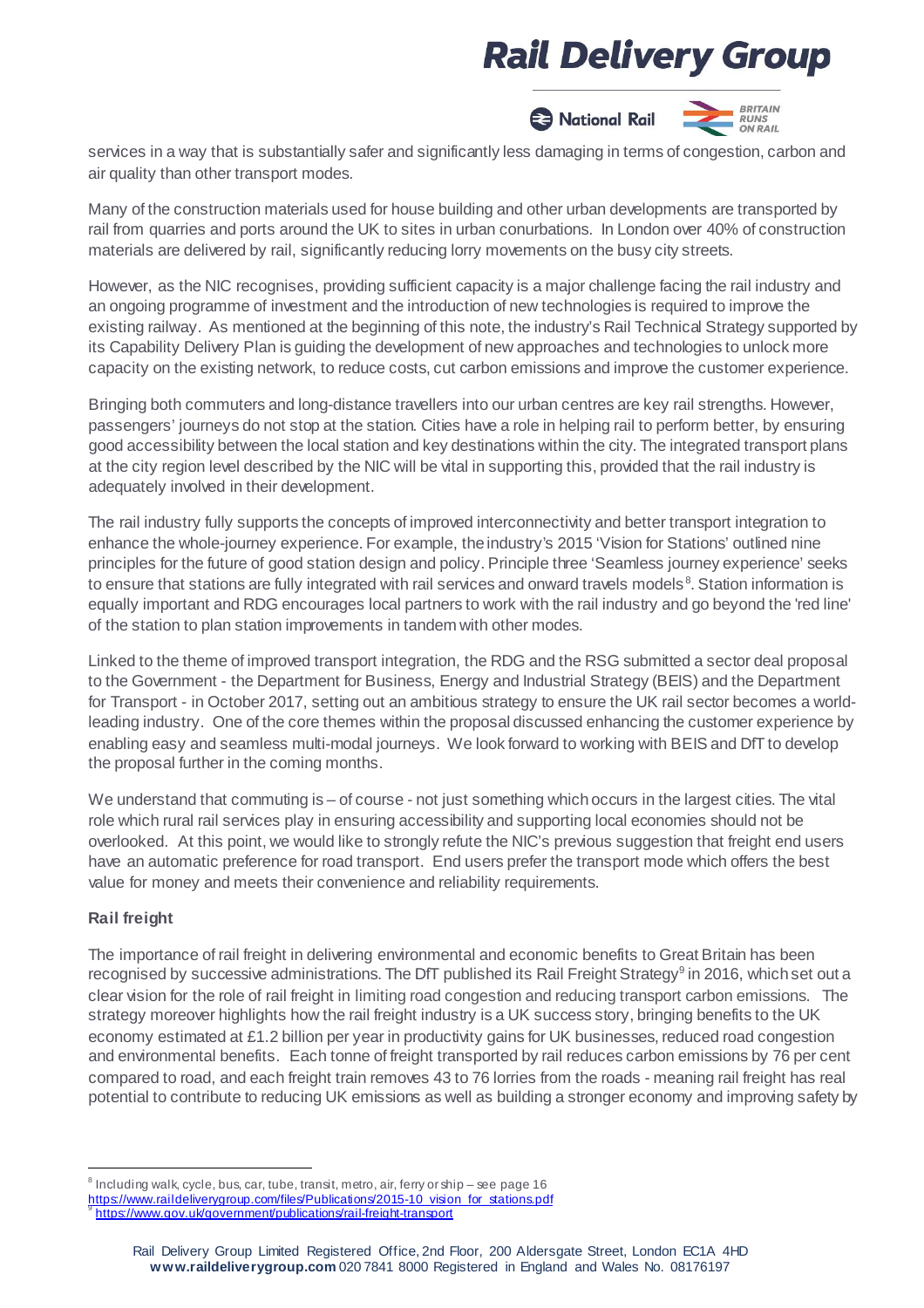

reducing lorry miles. The value and importance of rail freight is also recognised by devolved administrations, as underlined by the Scottish Government's Scotland Rail Freight Strategy<sup>10</sup>.

DfT's recently published rail vision document "Connecting people: a strategic vision for rail"<sup>[11](#page-10-1)</sup> describes subsequent developments, and includes a clear commitment of ongoing funding for freight improvements in the industry's next five-year funding period – generally referred to as Control Period 6 – which runs from 2019 to 2024.

The consultation document makes a number of critical statements about rail freight that we respond to below:

- **Freight trainsand overallrail capacity**. The consultation comments that freight trains travelling at 70mph on the same track as passenger trains travelling at 125mph results in a significant capacity constraint. In reality, freight trains only travel on the same line as 125mph passenger trains on very few sections of the railway. Most of the freight trains operating on the West Coast, East Coast and Midland Main Lines mix with stopping or semi-fast passenger services; and which are actually slower overall than freight services as they stop at stations.
- **Rail freight travelling at night**. The consultation comments that, whilst rail freight can travel at night, this competes with maintenance work which also needs night access to the track (though the same is also true for the road network). In practice, a significant proportion of rail freight is carried at night or in the off-peak where there is spare capacity. The introduction of digital signalling and traffic management technologies, combined with more sophisticated and dynamic approaches totimetabling, will enable more passenger and freight services to run on existing lines. It is also worth noting that the road network faces similar challenges.
- **Benefitsof lorry platooning**. We are concerned by the NIC's unequivocal support for lorry platooning given that the technology is essentially untested, and that other transport bodies (for example, the Road Haulage Association, AA and RAC) have expressed concern regarding the impact it will have on other motorists in terms of safety and congestion. The concept of platooning, namely enabling vehicles to run closely together in order to improve fuel efficiency and make better use of road space, is effectively what trains – both passenger and freight – already deliver. In addition, the congestion benefits of rail freight are not just associated with motorways - where lorry platooning is being considered - but on "A" roads as well. Given that more than two thirds of rail freight traffic is non-containerised, we would argue that it would be neither practical or desirable tosee this traffic moved by road.

That said, we welcome the more general recognition by the NIC of the potential for digital signalling and train control to increase capacity on the network. As the NIC rightly recognises, new technologies could also drive down the cost of disruptive road and rail maintenance and renewals.

The widespread adoption of autonomous and/or electric vehicles on the road network, willrely on a significant cultural change – for example around driver behaviour - which the consultation document does not recognise. Such a cultural barrier is less of an issue in rail where users will not have to change behaviour to use electric or automated trains. This should enable a smoother and faster change to new technologies on the rail system.

Since the publication of this consultation, the Chancellor has commissioned the NIC to undertake a study on the future of freight transport. We welcome this study as an excellent opportunity to demonstrate the value of rail freight through the provision of rigorous evidence. We look forward to working closely with the NIC as this study develops.

#### **Access to portsand airports**

<span id="page-10-0"></span><sup>10</sup> https://www.transport.gov.scot/publication/delivering-the-goods-scotlands-rail-freight-strategy/

<span id="page-10-1"></span><sup>10</sup> <https://www.transport.gov.scot/publication/delivering-the-goods-scotlands-rail-freight-strategy/> <sup>11</sup> [https://www.gov.uk/government/uploads/system/uploads/attachment\\_data/file/663124/rail-vision-web.pdf](https://www.gov.uk/government/uploads/system/uploads/attachment_data/file/663124/rail-vision-web.pdf)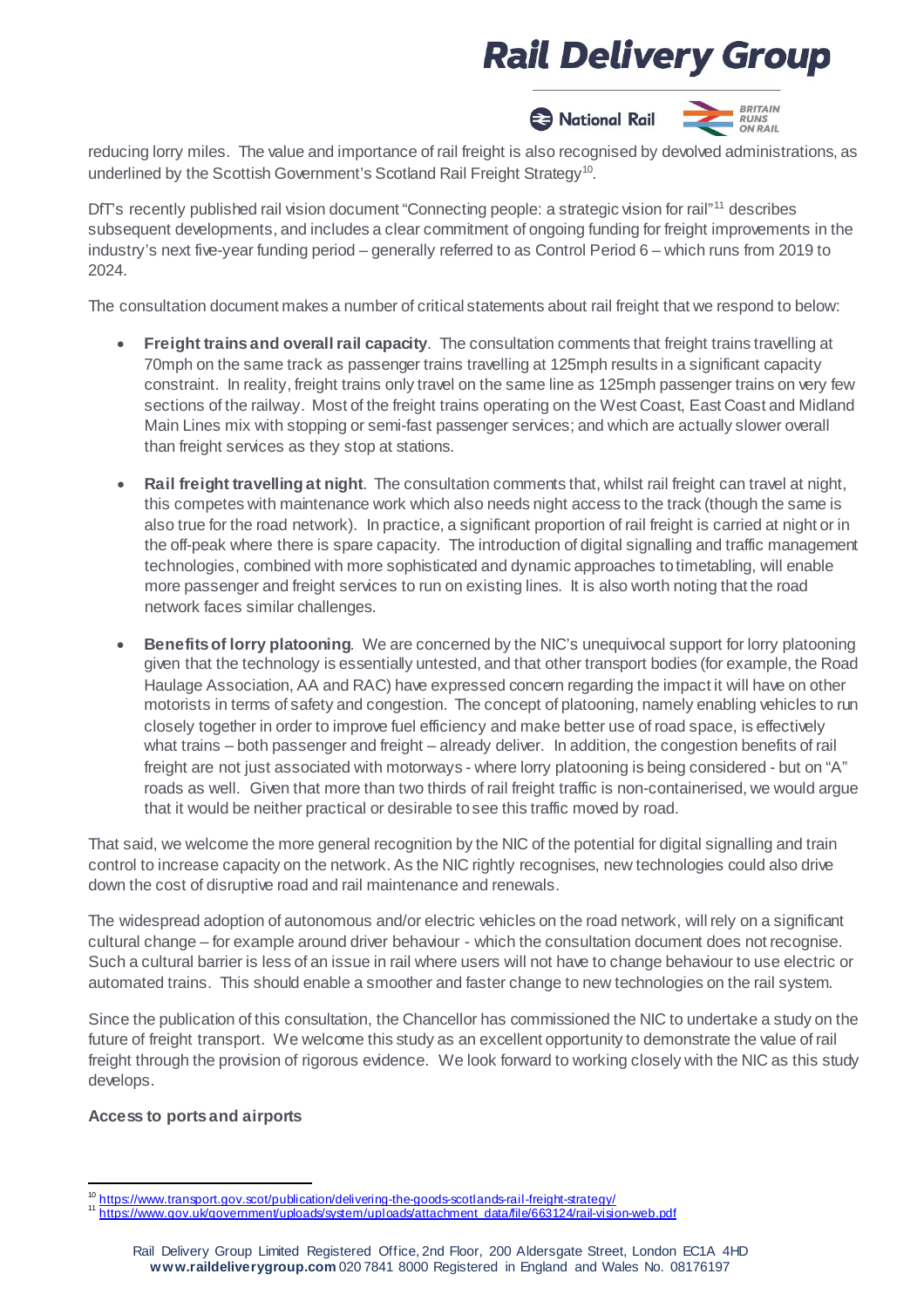



Using the example of Birmingham Airport to suggest that investment in good rail access to an airport will not deliver good value for money given the minimal impact it would have on mode share, is somewhat simplistic. Firstly, the 23% rail mode share to the airport compares favourably to the similar overall public transport mode share into Birmingham city centre, set out earlier in the document. Secondly, the level of rail mode share which can be achieved will depend on factors such as the rail origins and destinations served, the quality of the local road network and the type of air service being offered. Good rail access can be a vital component in delivering a sustainable surface access strategy. Civil Aviation Authority (CAA) data<sup>12</sup> for 2014 suggests that rail access increases an airport's public transport modeshare by at least 5%, and the rail industry continues to engage with airport operators in supporting the delivery of their aspirations.

The rail industry also engages extensively with port operators in supporting projected increases in traffic through ports. A number of initiatives are underway to improve the capability of the Felixstowe to West Midlands corridor, which allows freight traffic to travel between the port of Felixstowe and key inland terminals. Significant investment is also being made in the Southampton to West Midlands corridor, together with more targeted investment to improve the rail access to specific ports.

#### **Effective delivery of enhancements**

The NIC rightly highlights some of the challenges the rail industry has faced in recent years in delivering its programme of investment. Various initiatives have been put in place to address this some of which have been described by the RDG in its previous submissions to the NIC.

The developments in battery technology anticipated by the NIC could provide a more sustainable alternative to diesel trains in the future and, in tandem with conventional electrification, could play a key role in enhancing rail's contribution to Britain's sustainability objectives.

#### **10.What sort of funding arrangementsare needed for city transport and how far should they be focused on the areaswith the greatest pressuresfrom growth?**

Traditionally, a large proportion of the funding for major infrastructure schemes has been provided by central government. The process of securing this funding can be very slow, and central government agencies will be less familiar with the transport needs of a local area and will not experiencedirect benefit from the proposed improvements. Additionally, the structure and geographies in which funding is provided can have secondary efficiency impacts on a variety of factors, such as flexibility of long-term planning and supply chain confidence.

In the recently published rail industry plan, 'In Partnership for Britain's Prosperity'<sup>[13](#page-11-1)</sup>, one of the four commitments for change is to 'boost local communities through localised decision-making and investment'. As Network Rail devolves more decision-making and investment opportunities to its route management activities, we expect more local funding sources to be required to support local infrastructure projects. This could be enabled by more extensive fiscal devolution, along with more extensive use of mechanisms to secure financial contributions from the beneficiaries of enhancement schemes.

The draft National Infrastructure Assessment stresses the importance of taking into account individual economic needs and the potential of different cities and regions when considering the case for investment. The RDG would wholeheartedly support this approach, provided that national funders are fully cognisant of diverging approaches when comparing potential investments; and that the allocation of funding between cities is made on an informed basis. Determining funding on the basis of a city region's population or contribution to the national economy is likely to be overly simplistic and does not consider all the potential drivers for investment.

Securing financial contributions from the beneficiaries of enhancement schemes is a means to ensure that the industry is able to monetisethe value it creates for third parties, as opposed to this value being lost. The Shaw

<span id="page-11-1"></span><span id="page-11-0"></span><sup>&</sup>lt;sup>12</sup> https://publications.parliament.uk/pa/cm201516/cmselect/cmtrans/516/516.pdf

[https://www.raildeliverygroup.com/files/Publications/2017-10\\_in\\_partnership\\_for\\_britains\\_prosperity.pdf](https://www.raildeliverygroup.com/files/Publications/2017-10_in_partnership_for_britains_prosperity.pdf)

Rail Delivery Group Limited Registered Office, 2nd Floor, 200 Aldersgate Street, London EC1A 4HD **www.raildeliverygroup.com** 020 7841 8000 Registered in England and Wales No. 08176197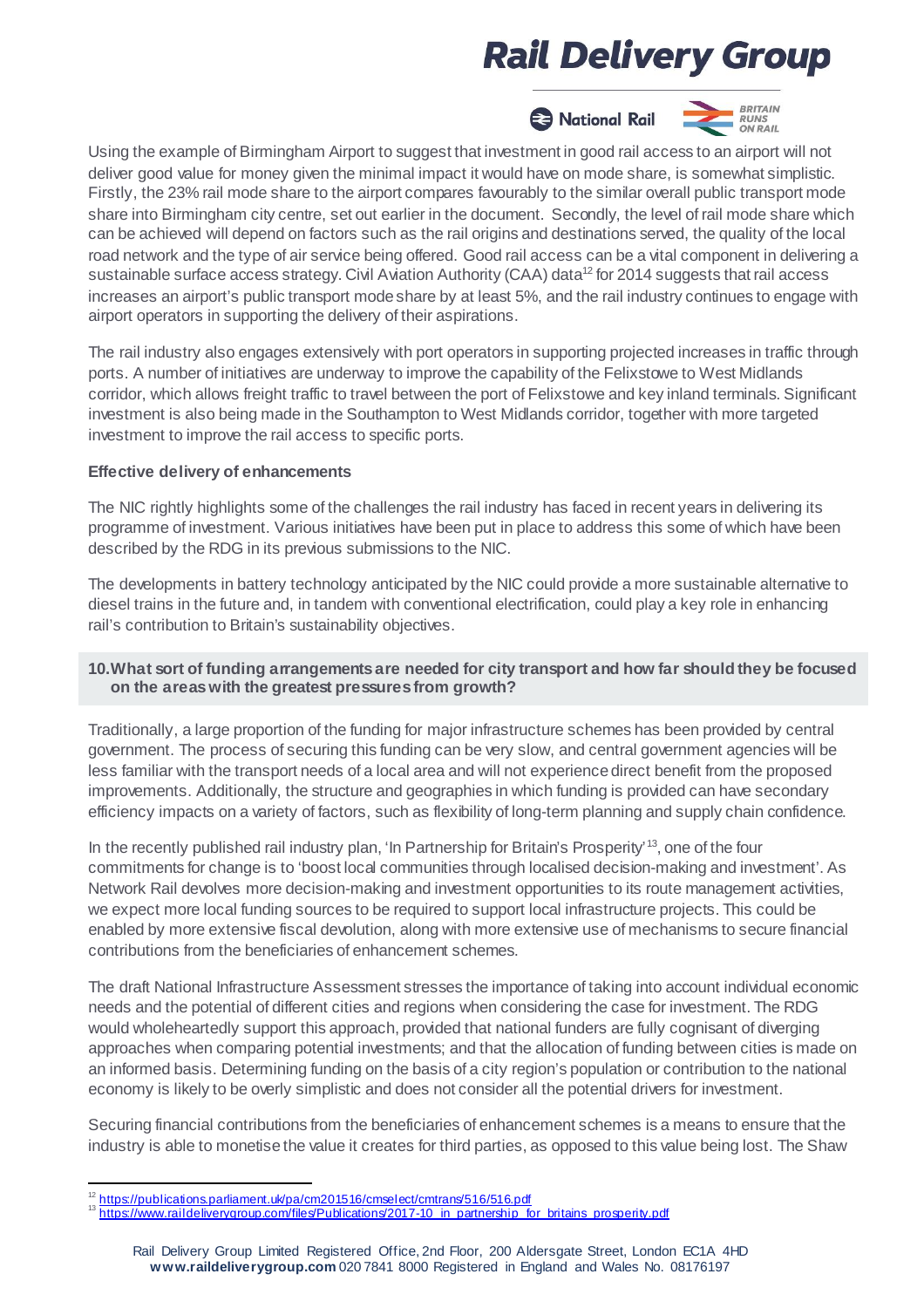

**BRITAIN RUNS<br>ON RAIL** 

Report<sup>[14](#page-12-0)</sup> challenged Network Rail to 'explore new ways of paying for the growth in passengers and freight on the railway'. It also identified that the private sector has a part to play in supplementing available railway funding- particularly for enhancement projects (for example from property developers, local businesses, airports, freight terminals, train operating companies as well as from other parts of the public sector, such as local authorities and Passenger Transport Executives) and publicly funded bodies (for example Local Enterprise Partnerships or Growth Deals). This could include the use of land value capture suggested in the subsequent consultation question.

While the process of securing such funding is not new to the business, the future incremental non-government funding requirement for infrastructure schemes will be higher scale and will need to focus on some key priorities. Both the Government and Network Rail have made a series of announcements about intended activities to support increased private sector investment for rail infrastructure since the publication of Hansford Review<sup>[15](#page-12-1)</sup>. These include the recognition that a more fully developed pipeline of potential projects should be created, published and bids sought from the investment community. The RDG understands that the work to create the projects that would populate a pipeline, is being undertaken and discussed at a devolved Route level.

The RDG does not agree that funding for other major upgrades should be suspended whilst HS2, HS3 and Crossrail 2 are being delivered. Although these projects are vital, they will not resolve all the issues faced by the rail network. Indeed, to get the very best from HS2 and HS3 there will need to be some linked and targeted investment on the existing network. There is also a need for a broader investment pipeline to be retained and for the rail industry to continue to work with cities and other sub-national bodies to agree future investment priorities. Major schemes cannot exist in isolation and need to be considered as part of a strategy for the entire network.

The NIC suggests that the case for local authorities to takeover management of stations in their area is very convincing. The industry believes that the case for transfer of the management of stations to local organisations should be considered carefully on a case-by-casebasis. The commercial considerations surrounding each transfer will vary. In general, any increase in the number of bodies involved in managing aspects of the railway is not helpful.

#### **11.How can the Section 106 and Community Infrastructure Levy regimesbe improved to capture land and property value uplift efficiently and help fund infrastructure? Under what conditionsare new mechanismsneeded?**

The Community Infrastructure Levy (CIL) was introduced with the intention of supplementing Section 106 Obligations. Section 106 Obligations are specific to individual developments, whereas CIL is intended to provide more generalised infrastructure funding for local plans.

The application of the CIL requires the charging schedules to be related to the infrastructure needs identified in relevant local plans. It is therefore clear to the applicationof CIL that charging authorities need to ensure that local plans properly reflect the rail infrastructure needs.

Information on the charging authority area's infrastructure needs should be drawn from the infrastructure assessment that was undertaken as part of preparing the relevant plan (the local plan in England, local development plan in Wales, and the London Plan in London). This is because the plan identifies the scale and type of infrastructure needed to deliver the area's local development and growth needs. <sup>[16](#page-12-2)</sup>

### **Infrastructure to support housing**

 $\overline{a}$ <sup>14</sup> <https://www.gov.uk/government/publications/shaw-report-final-report-and-recommendations><br>15 <https://thehansfordreview.co.uk/2017/07/new-publication-of-the-hansford-review/><br><sup>16</sup> See as regare be4.62 and 4.77 of the Ale

<span id="page-12-1"></span><span id="page-12-0"></span>

<span id="page-12-2"></span><sup>16</sup> See paragraphs 162 and 177 of the National Planning Policy Framework in England). [https://www.gov.uk/guidance/community](https://www.gov.uk/guidance/community-infrastructure-levy)[infrastructure-levy](https://www.gov.uk/guidance/community-infrastructure-levy)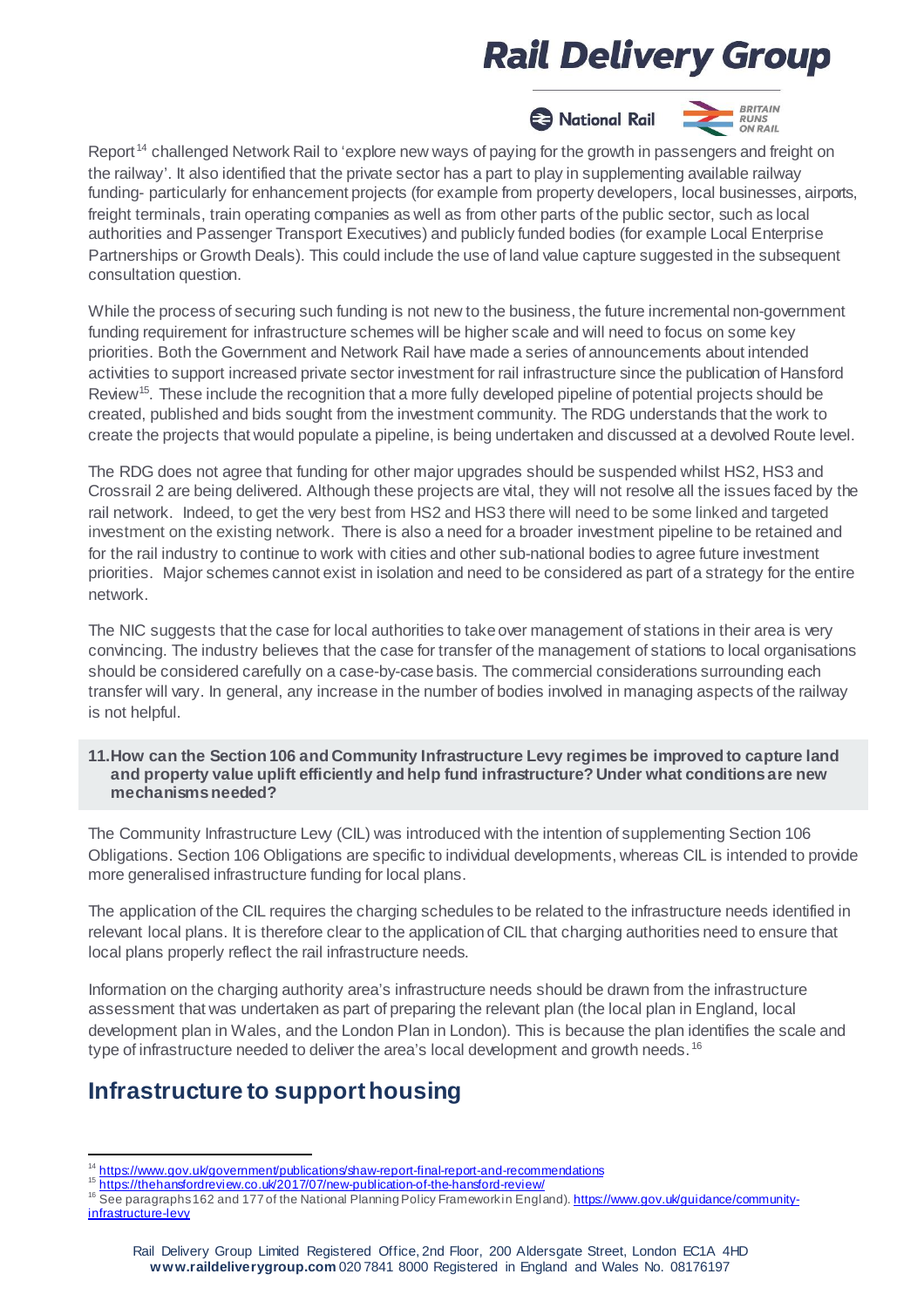**BRITAIN A** National Rail **RUNS** ON RAIL

#### **12.What mechanismsare needed to deliver infrastructure on time to facilitate the provision of good quality new housing?**

The rail industry supports the NIC's aspirations to better align housing and infrastructure planning and delivery, and its recommendations on coordination, increasing densities at accessible high demand locations and improving responsiveness using regulatory frameworks and financial incentives. A key enabler is the creation of a mechanism which makes it more straightforward for developers to contribute towards ensuringrail access to new developments.

### **Eliminating carbon emissions from energy and waste**

**13.What will the critical decision factorsbe for determining the future of the gasgrid? What should the processfor deciding itsfuture role be and when do decisionsneed to be made?**

The RDG has no view on this topic.

#### **14.What should be the ambition and timeline for greater energy efficiency in buildings? What combination of funding, incentivesand regulation will be most effective for delivering thisambition?**

RSSB is facilitating the production of the rail industry's sustainability strategy<sup>[17](#page-13-0)</sup>, which sets out its aspirations to improve the efficiency of its buildings and to implement significant opportunities for renewable energy generation on the railway estate. The rail industry has a very varied estate, with many listed buildings and a variety of ownership models. The buildings and infrastructure associated with the rail industry, suchas station buildings, depots and car parks, are responsible for over 10% of the energy used in the rail industry<sup>18</sup>. The DfT implements the rail franchising process to contract operators with energy targeted reductions, and for organisations to implement energy management systems certified to ISO50001.

More generally, within the UK, businesses and industry are major users of electricity, accounting for over 50% of electricity use<sup>19</sup>. The UK has improved the energy efficiency of non-domestic buildings since 1990 with emissions 18% lower than in 2015<sup>20</sup>. The Government's Clean Growth Strategy<sup>[21](#page-13-4)</sup> states that up to £6 billion could be saved in 2030 through investment in cost-effective energy efficiency technologies. The strategy identifies that roughly half of the savings are available through improving the efficiency of buildings and processes, including by fitting better insulation and smarter energy controls. The other half can be realised through eliminating electricity waste in business; for example, by using better lighting and energy management systems.

In the Clean Growth Strategy, the Government commits to putting in place a simpler, more ambitious and longterm policy and regulatory framework. We welcome this, as strong policy frameworks and long-term strategic approaches are needed to support certainty and give confidence to organisations to invest in and address energy efficiency. For the infrastructure sector it is particularly important that there is a focus on a whole life carbon approach that considers reducing carbon emissions for construction, operation and decommissioning stages.

 $\overline{a}$ 

<span id="page-13-0"></span><sup>&</sup>lt;sup>17</sup> RSSB (2016) Sustainable Development Principles <u>https://www.rssb.co.uk/Library/improving-industry-performance/2016-05-rail-</u> [sustainable-development-principles.pdf](https://www.rssb.co.uk/Library/improving-industry-performance/2016-05-rail-sustainable-development-principles.pdf)

<span id="page-13-1"></span>RSSB (2017) Guidance on Non Traction Energy Efficienc[y https://www.rssb.co.uk/Library/improving-industry-performance/2017-04-](https://www.rssb.co.uk/Library/improving-industry-performance/2017-04-Guidance-on-Non-traction-Energy-Efficiency.pdf) [Guidance-on-Non-traction-Energy-Efficiency.pdf](https://www.rssb.co.uk/Library/improving-industry-performance/2017-04-Guidance-on-Non-traction-Energy-Efficiency.pdf)<br><sup>19</sup> BEIS (2017) Disect of UK Energy Statistics 20

<span id="page-13-2"></span>BEIS (2017) Digest of UK Energy Statistics 201[7 https://www.gov.uk/government/statistics/energy-chapter-1-digest-of-united-kingdom](https://www.gov.uk/government/statistics/energy-chapter-1-digest-of-united-kingdom-energy-statistics-dukes)[energy-statistics-dukes](https://www.gov.uk/government/statistics/energy-chapter-1-digest-of-united-kingdom-energy-statistics-dukes)

<span id="page-13-3"></span>BEIS (2017) Final UK greenhouse gas emissions national statistics: 1990-2015 https://www.gov.uk/government/statistics/ final-ukgreenhouse-gas-emissions-national-statistics-1990-2015<br><sup>21</sup> BEIS (2017) The Clean Growth Strategy

<span id="page-13-4"></span>[https://www.gov.uk/government/uploads/system/uploads/attachment\\_data/file/651916/BEIS\\_The\\_Clean\\_Growth\\_online\\_12.10.17.pdf](https://www.gov.uk/government/uploads/system/uploads/attachment_data/file/651916/BEIS_The_Clean_Growth_online_12.10.17.pdf)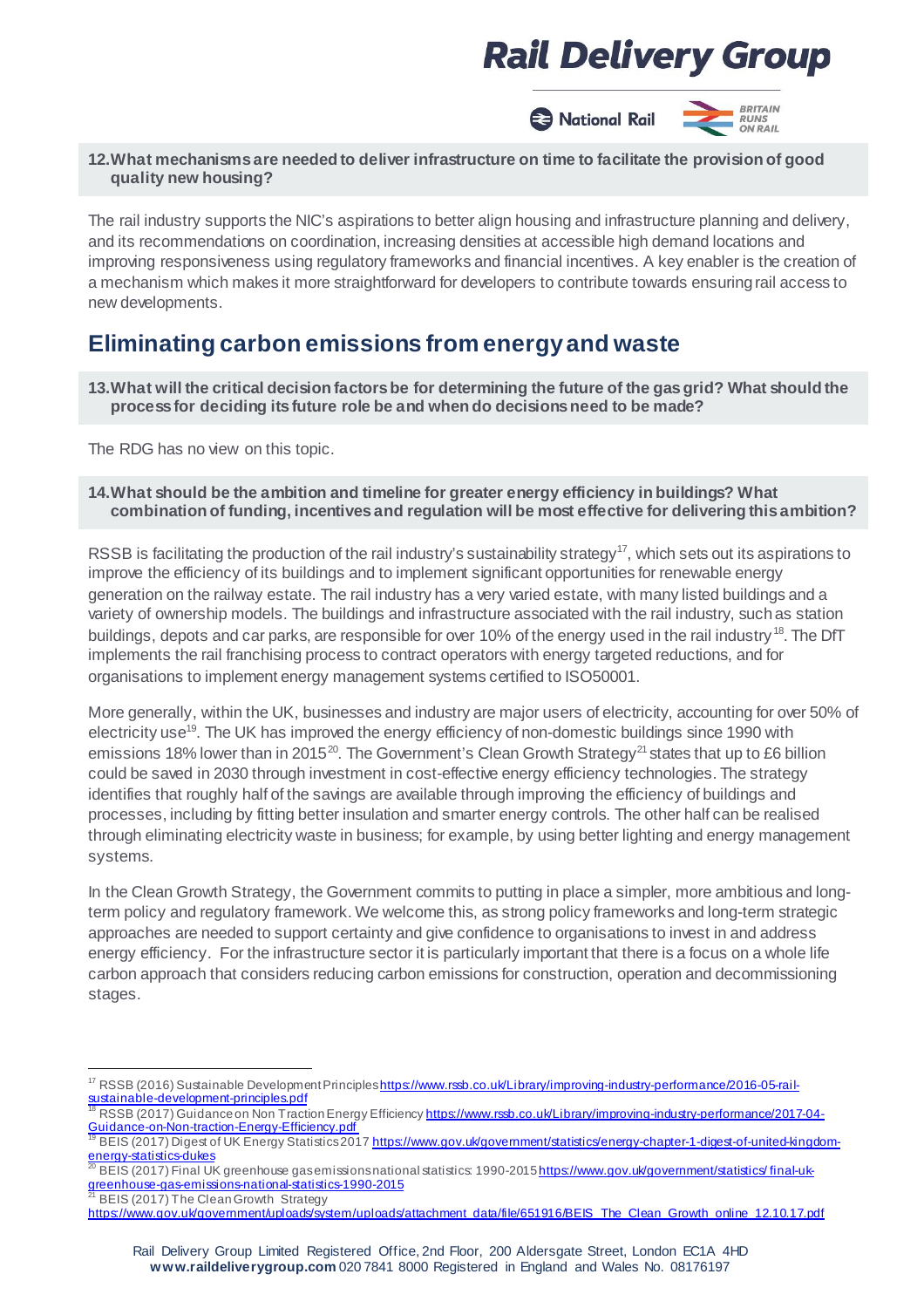



The Government is currently consultingon Streamlined Energy and Carbon Reporting for introduction in 2019. We support this focus as reporting and disclosure provide transparency on climate change performance and can provide business with an incentive to act. We agree with the NIA response that 'well-designed market mechanisms shouldideally be open, competitive and technology neutral'.

- **15.How could existing mechanismsto ensure low carbon electricity isdelivered at the lowest cost be improved through:**
- **Being technology neutral asfar aspossible**
- **Avoiding the costsof being locked in to excessively long contracts**
- **Treating smaller and largergeneratorsequally**
- **Participantspaying the coststhey impose on the system**
- **Bringing forward the highest value smart grid solutions?**

The RDG has no view on this topic.

**16.What are the critical decision factorsfor determining the role of new nuclear plantsin the UK in scenarioswhere electricity either does, or doesnot, play a major role in the decarbonisation of heat? What would be the most cost-effective way to bring forward new generation capacity? How important would it be for cost-effectivenessto have a fleet of nuclear plants?**

The RDG has no view on this topic; however, we would like to highlight the role the railway can play in supporting the construction of new nuclear plants, and its critical existing role in transporting nuclear material safely and securely.

**17.What are the critical decision factorsfor determining the role of carbon capture and storage in the UK in scenarioswhere electricity eitherdoes, or doesnot, play a major role in the decarbonisation of heat? What would be the most cost-effective way to bring it forward?**

The RDG has no view on this topic.

**18. How should the residual waste stream be separated and sorted amongst anaerobic digestion, energy from waste facilitiesand alternatives to maximise the benefitsto society and minimise the environmental costs?**

The RDG has no view on this topic.

**19. Could the packaging regulationsbe reformed to sharpen the incentiveson producersto reduce packaging, without placing disproportionate costson businessesor creating significant market distortions?**

The RDG has no view on this topic.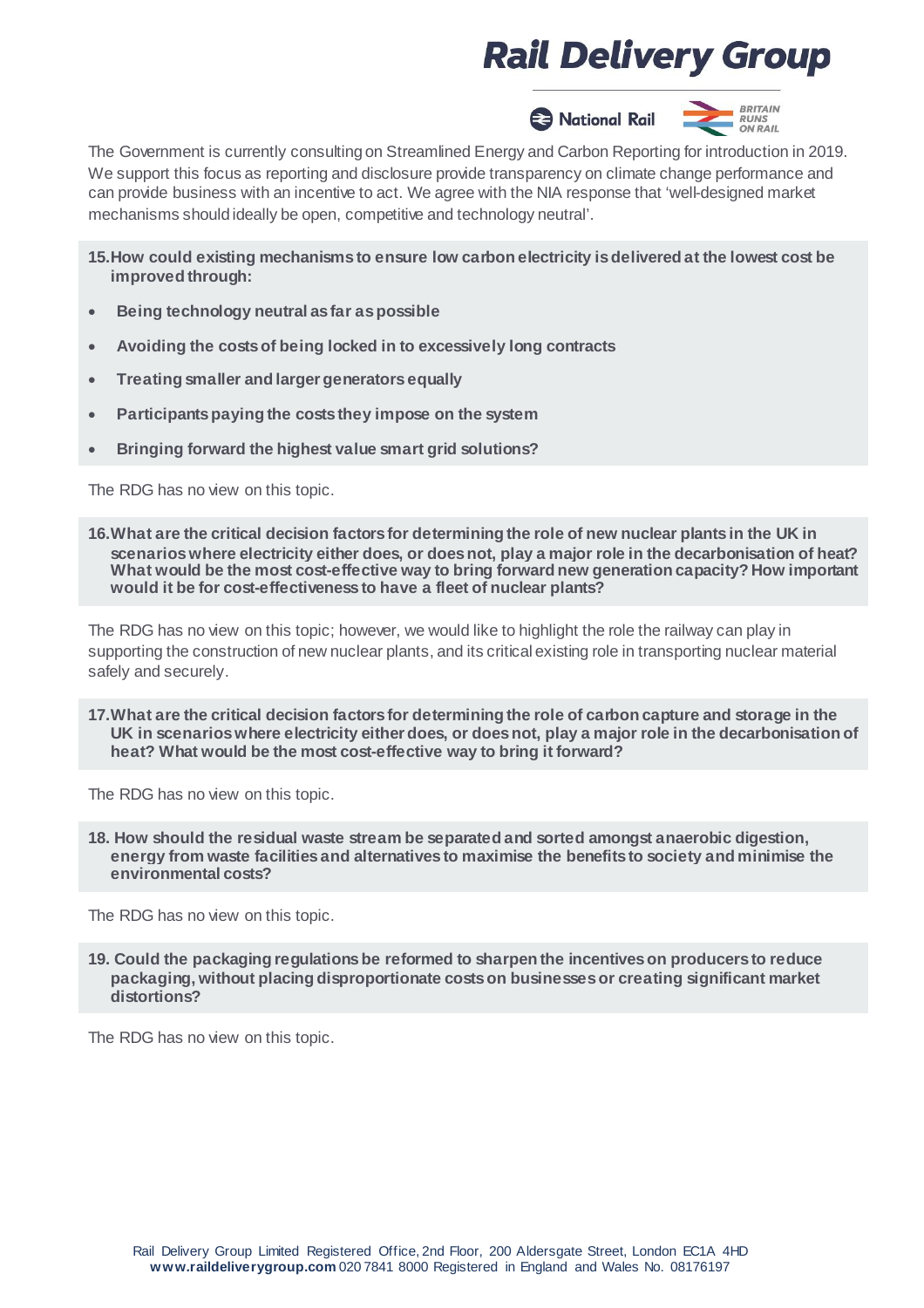

### **A revolution in road transport**

**20.What changesto the design and use of the road would be needed to maximise the opportunitiesfrom connected and autonomousvehicleson:**

- **motorwaysand 'A'roadsoutside of cities?**
- **roadsin the urban environment?**

#### **How should it be established which changesare socially acceptable and how could they be brought about?**

Although the anticipated improvements in the efficiency and sustainability of road travel are welcomed, it is important to recognise that any changes which increase the take-up of road travel are likely to worsen congestion. Rail is already a sustainable mode of travel and is adopting new technologies to increase capacity and operate in an even more efficient way.

We would encourage a more holistic approach to infrastructure planning and investment that identifies and exploits synergies between transport modes. As an example, in developing intelligent road (or rail) infrastructure there may be opportunities to share infrastructure – for example to support digital infrastructure/improved mobile connectivity – that would benefit both road and rail.

#### **21.What Government policiesare needed to support the take-up of electric vehicles? What isthe role of Government in ensuring a rapid rollout of charging infrastructure? What isthe most cost-effective way of ensuring the electricity distribution network can cope?**

The railway is supporting the rollout of electric vehicle charging infrastructure through the installation of charging points in some station car parks. There may be opportunities to increase the number of charging points significantly through greater collaboration between the Government, car manufacturers, Network Rail and train operators. RDG would welcome the opportunity to facilitate a discussion on this topic.

We continue to support further targeted electrification of the railway as a means of improving performance, reducing emissions of carbon and air pollutants, increasing capacity and cutting cost. Although there have been cost and delivery challenges with some recent rail electrification schemes, in general electrification can be delivered on rail far more easily than on the road network. Electrified trains have been running for over 100 years and trains with overhead wire systems since the 1950s so thetechnology is proven with robust supply chains in place.

While electric technology is advancing for cars, there are still significant technical challenges, in particular around the cost, size and weight of suitable battery packs, before electric HGVs will become feasible. Therefore different solutions are required to reduce carbon and emissions from the movement of freight.

#### 22. How can the Government best replace fuel duty? How can any new system be designed in a way that **is fair?**

The current fuel duty system provides a means for road users to pay for the upkeep of the network, to capture the external costs of road transport and to encourage more sustainable travel. Even though improvements in technology could reduce the need to internalise the environmental impacts of road travel, the need to finance the upkeep of the network and to capture the external costs of congestion would remain. However, whilst fuel duty from all users currently raises more than the totalroads budget, it is important to consider the position for passenger and freight vehicles separately.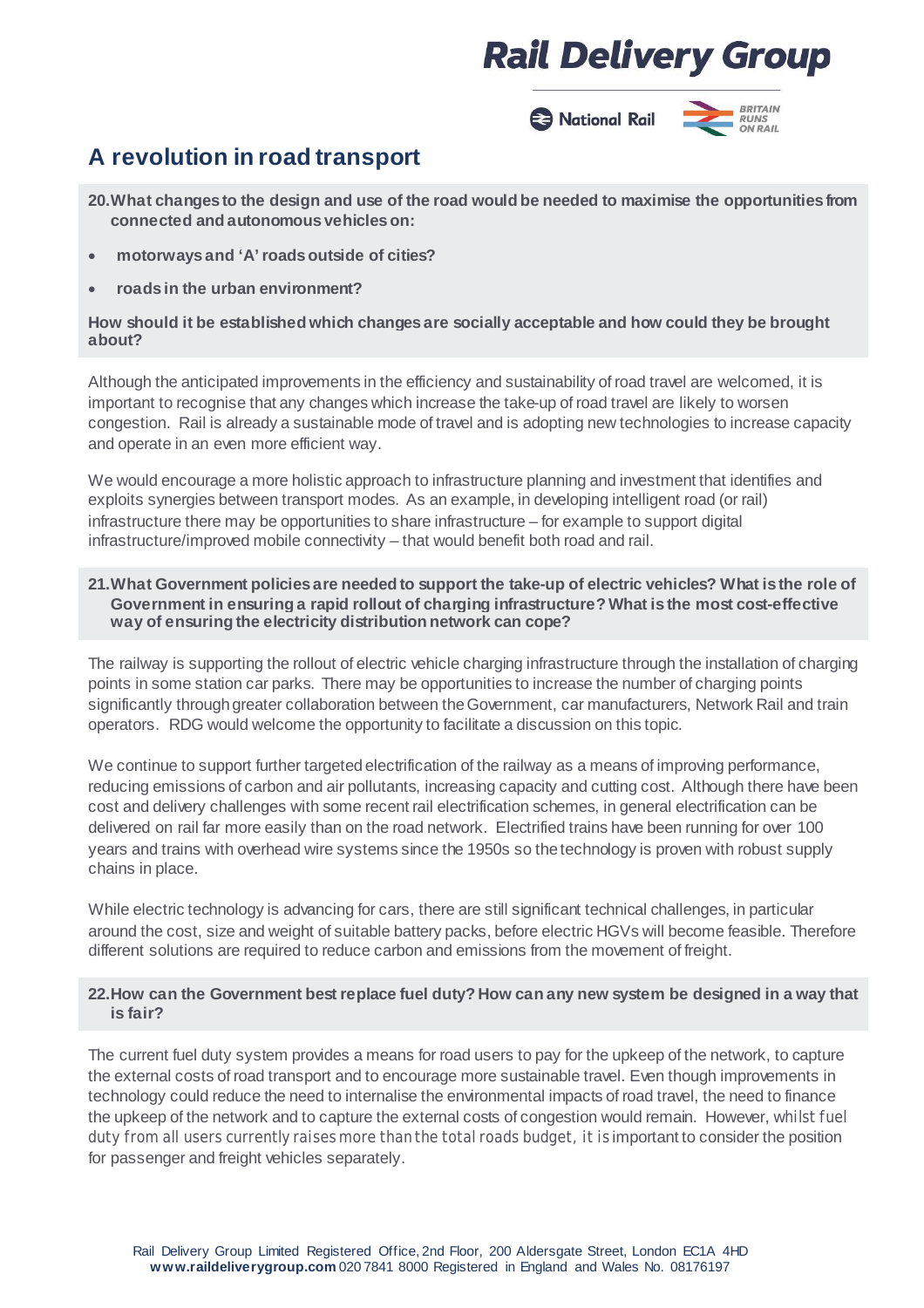

Research undertaken on behalf of Campaign for Better Transport 'Heavy Goods Vehicles – do they pay for the damage they cause?' was carried out by the Metropolitan Transport Research Unit (MTRU) for the Campaign for Better Transport<sup>[22](#page-16-0)</sup>. This research shows that HGVs are paying less than a third of the costs they impose on society in terms of crashes, congestion, road damage and pollution as HGVs receive a subsidy of around £6.5 billion per annum.

The research focuses on what HGV costs are and to what extent taxes and charges cover these costs. It evaluates the different, but widely accepted Government methods, marginal external cost and fully allocated cost models, and assesses the scale of undercharging by using different assumptions with the following conclusions:

- The cost of road collisions involving HGVs is undervalued given that HGVs are five times more likely than cars to be involved in fatal accidents on local roads.
- Congestion is not properly measured as the analysis uses undervalued figures to calculate the cost of delay imposed on others.
- The impact on air pollution is not counted.
- The largest HGVs, including all articulated vehicles and the heaviest rigids, impose high costs which are not recovered by a very considerable margin.

Over the next few decades it will be necessary to replace the existing fuel duty with road pricing. As indicated in Figure 5.1, fuel duty is already dropping as a percentage of GDP and, as it has been frozen in real terms since 2011, this trend is likely to continue. We note that the DfT is currently consulting on options to introduce distance-based charges for lorries; we agree that it is sensible to start with road pricing in the freight sector. Introducing a distance-based road charge for lorries will put road freight on a more similar footing to rail freight (which already pays a distance-based charge), and it will moreover support a tool that will enable future policy decisions on the appropriate charge for HGVs to pay to support policies on modal shift to rail - creating more efficient use of the road network in the process.

### **Reducing the risks of drought and flooding**

#### **23.What should be done to reduce the demand for water and how quickly can thishave effect?**

The NIC highlights the likelihood that a growing population will increase the pressure on the country's supply of drinking water. The rail industry is keen to play its role in reducing the demandfor water. The rail Sustainable Development Principles<sup>[23](#page-16-1)</sup> set out aspirations to reduce the use of water and increasingly use recycled water. The DfT implements the rail franchising process to contract operators with the obligation to install water meters on their estate, as well develop targeted water reductions based on a water usage baseline the metered data supplies. The rail industry has seen this approachhelp raise awareness and focus within rail organisations on improving water management. It has led to actions, such as identifying leaks, which ultimately have reduced consumption.

#### **24.What are the key factorsthat should be considered in taking decisionson new water supply infrastructure?**

The RDG has no view on this topic.

<span id="page-16-0"></span><sup>&</sup>lt;sup>22</sup> Both [thisyear's](https://protect-eu.mimecast.com/s/J3ZbCOMvBuGDg8cWJeB1?domain=bettertransport.org.uk) figuresand the [original](https://protect-eu.mimecast.com/s/xxxnCP7wDClB2wFWZiq8?domain=bettertransport.org.uk) report can be downloaded from the Campaign for Better Transport website: [www.bettertransport.org.uk](http://www.bettertransport.org.uk/)

<span id="page-16-1"></span><sup>23</sup> RSSB (2016) Sustainable Development Principle[s https://www.rssb.co.uk/Library/improving-industry-performance/2016-05-rail](https://www.rssb.co.uk/Library/improving-industry-performance/2016-05-rail-sustainable-development-principles.pdf)[sustainable-development-principles.pdf](https://www.rssb.co.uk/Library/improving-industry-performance/2016-05-rail-sustainable-development-principles.pdf)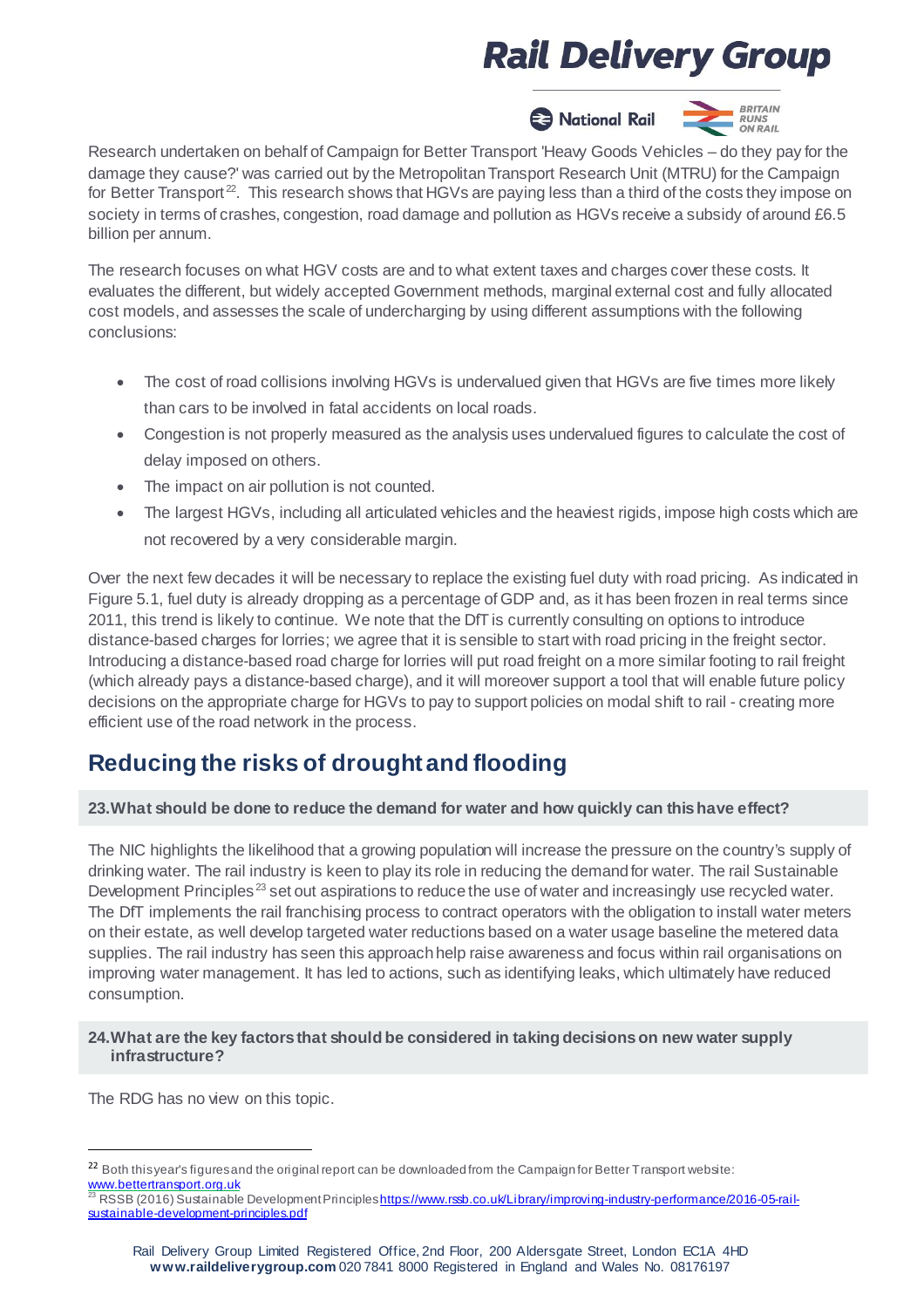

#### **25.How can long-term plansfor drainage and sewerage be put in place and what other prioritiesshould be considered?**

The RDG has no view on this topic.

#### **26.What investment isneeded to manage flood risk effectivelyover the next 10 to 30 years?**

Many important rail routes were constructed during the Victorian era on flood plains, and in some locations, the railway itself can act as a flood barrier. As the NIC identifies, rainfall and river flows are likely to become more extreme due to climate change, which poses a significant increase in the risk of surface water, fluvial (river), coastal and groundwater flooding. Flooding in 2013 alone cost Network Rail around £12m in compensation and a further £15m in damage repairs  $24$ .

RSSB considered flooding as part of the research project Tomorrow's Railway and Climate Change Adaptation<sup>25</sup>. This work identified some of the main rail vulnerabilities due to an increase in precipitation and flooding are; earthwork failures, scour of bridges, risk to signalling systems and electronic equipment and track circuit failures. The research had a number of conclusions and recommendations relating to flooding and railway infrastructure and the further investment and research required. For example, there is a need to increase understanding of how different amounts of rainfall and levels of flooding impact earthworks, along with better warning systems, which could lead to improved targeted mitigations<sup>26</sup>.

The rail sector needs to consider different engineering solutions. For example, in some locations there may be a case for slab track (typically rail tracks fixed to a solid concrete base instead of fixed to sleepers resting on ballast). This solution has better flooding resilienceas there is no erosion/washout of ballast, and drainage channels can be incorporated into thedesign. Pile construction may decrease the vulnerability of buildings containing important equipment (e.g. signalling).

The rail sector should also consider relocation/re-siting for particularly vulnerable existing assets. For example, in locations vulnerable to flooding in the Netherlands, track has been elevated and railways have been routed away from rivers. There are also system interdependencies and effects of flooding on the former (e.g. flood at electricity substation resulting in loss of traction power, even if the railway is not affected directly).

Therefore, ongoing significant investment in specific flood resilience infrastructure and systems is required to safeguard critical rail routes which are most at risk, to ensure that services can be maintained and that areas of the country do not find themselves isolated from the rest of the network.; for instance, through the installation or deployment of flood protection measures such as flood protection walls, inflatable dams or flood gates. There also needs to be more investment into the management of flooding as it requires careful planning and the development of appropriate strategies (in the rail sector, for example, this could include emergency timetables, coordination with train operators, etc.).

### **Financing and funding infrastructure in efficient ways**

**27.What would be the most effective institutional meansto fulfil the different functionscurrently undertaken by the European Investment Bank if the UK losesaccess? Isa new institution needed? Or could an expansion of existing programmesachieve the same objectives?**

<span id="page-17-0"></span> $\overline{a}$  $^{24}$  RSSB (2016) Tomorrow's Railway and Climate Change Adaptation (T1009) (Executive Report) [https://www.sparkrail.org/\\_layouts/15/Rssb.Spark/Attachments.ashx?Id=75NEMTS3ZVHP-8-12171](https://www.sparkrail.org/_layouts/15/Rssb.Spark/Attachments.ashx?Id=75NEMTS3ZVHP-8-12171)

<span id="page-17-2"></span><span id="page-17-1"></span>RSSB (2017) Tomorrow's Railway and Climate Change Adaptation [https://www.rssb.co.uk/research-development-and](https://www.rssb.co.uk/research-development-and-innovation/research-and-development/research-project-catalogue/t1009)innovation/research-and-development/research-project-catalogue/t10<br><sup>28</sup> PSSR (2016) Temerrouse Deily research-project-catalogue/t10 <sup>26</sup> RSSB (2016) Tomorrow's Railway and Climate Change Adaptation (T1009) (Executive Report) [https://www.sparkrail.org/\\_layouts/15/Rssb.Spark/Attachments.ashx?Id=75NEMTS3ZVHP-8-12171](https://www.sparkrail.org/_layouts/15/Rssb.Spark/Attachments.ashx?Id=75NEMTS3ZVHP-8-12171)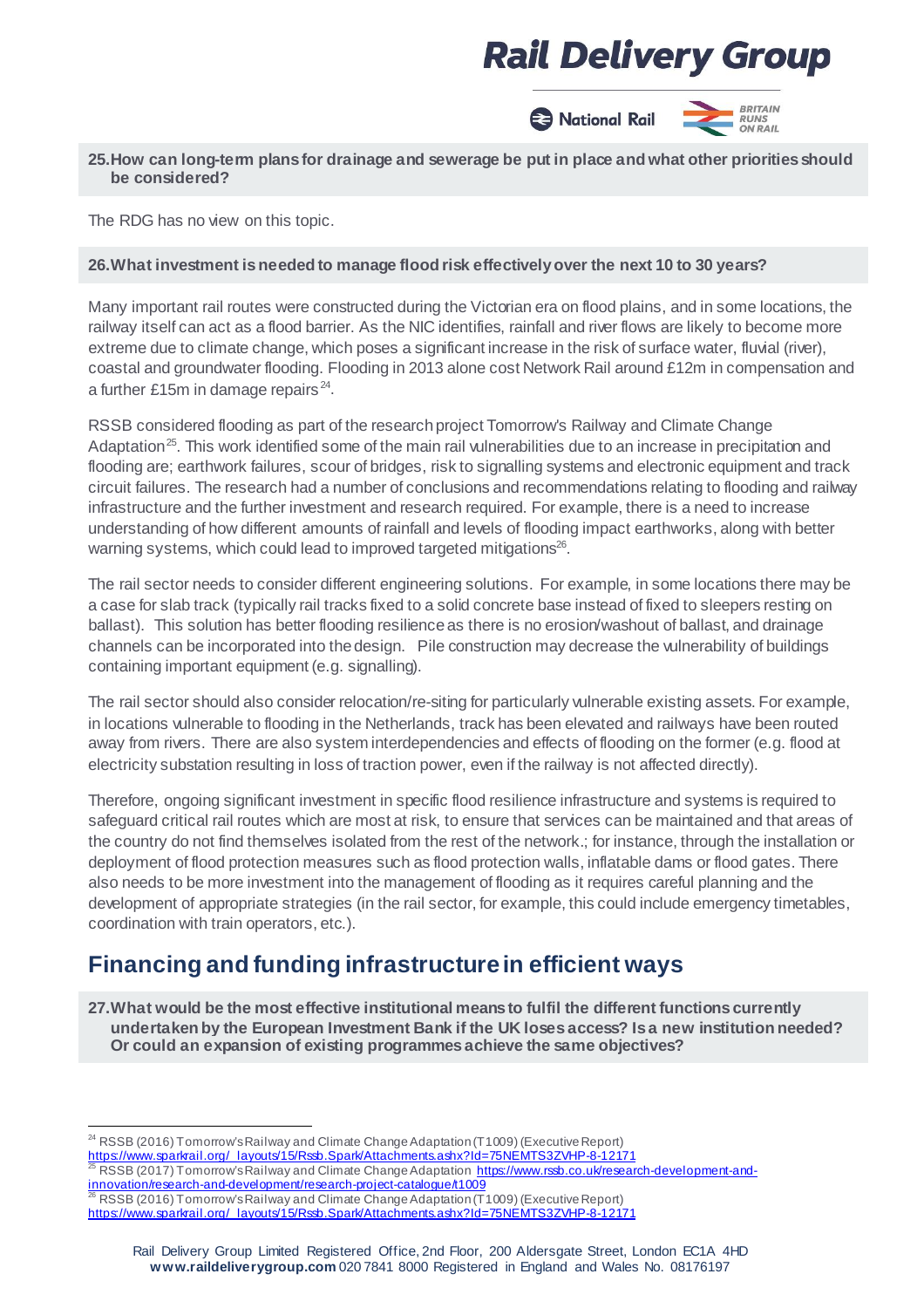A National Rail



The EU's transport infrastructure is based around the Trans-European Networks for Transport (TEN-T). TEN-T policy aims to overcome infrastructure barriers to the smooth operating of the internal market. It does this by requiring minimum standards to be in place on core routes. It is accompanied by funding via the Connecting Europe Facility (CEF).

In the last five-year funding period, Network Rail accessed approximately £100m of EU grants via CEF for major capital projects, but has not used the European Investment Bank or any of the financial instruments it has available.

**28.How could a comprehensive analysisof the costs and benefitsof private and public financing modelsfor publicly funded infrastructure be undertaken? Where might there be new opportunities for privately financed modelsto improve delivery?**

Dealing with the second element of the question first – in February 2017, RDG commissioned and published a report entitled 'Project Finance: Bringing more Private Delivery and/or Investment into the Rail Industry.<sup>[27](#page-18-0)</sup> The report was produced with Cambridge Economics and sought views from rail industry participants, banks, pension funds and members from the investment community.

The project was structured into two phases, and considered the following issues:

- 1. The obstacles faced by investors interested in rail and the opportunity for private delivery and/or finance to play a greater role; and
- 2. How the obstacles might be best addressed to takeadvantage of the opportunities identified.

In phase 1, the project identified a number of obstacles and opportunities to attract private sector delivery and/or investment. Then in phase 2, the project undertook wider investor engagement, and considered the following:

- **Governance/regulation** what the challenge being set for the rail industry is, and how the institutional architecture – of the industry and through funders and regulation – impacts the challenge.
- **Investor views** perspectives on appetite for investment in rail and what would make the sector more attractive to invest in. The project asked investors about approaches applied in other sectors and other countries that rail might learn from.
- **Rail industry analysis** how current processes might be changed to respond tothe challenges identified in Phase 1.

A key finding was that there is currently a substantial appetite for railway infrastructure deals. As the NIC identifies, availability of finance is not an issue – the lack of a pipeline of suitable projects is a more substantial barrier to greater investment, as is the current institutional capability in the rail industry to deliver these projects. Investors had clear ideas of what they think the industry would need to do to attract private finance to rail infrastructure projects:

• **Provide a pipeline and a programme approach** – for financial institutions to invest in skills and resources to provide finance and risk capital to rail infrastructure they need some assurance that there will be steady level of regular transactions. Creating investment teams will be expensive as the legal structures underpinning GB rail are complex, and forming credit judgements require complex structural analysis and legal support. The Dutch Road PPPs and Ofgem for electricity transmission were mentioned by several as approaches that have been successful in attracting private finance to infrastructure projects. Some called for a pilot programme of a reasonable but achievable number (e.g. 5-6) of similarly structured projects to build confidence with investors.

<span id="page-18-0"></span> $\overline{a}$ <sup>27</sup> <https://www.raildeliverygroup.com/about-us/publications.html?task=file.download&id=469772167>

Rail Delivery Group Limited Registered Office, 2nd Floor, 200 Aldersgate Street, London EC1A 4HD **www.raildeliverygroup.com** 020 7841 8000 Registered in England and Wales No. 08176197